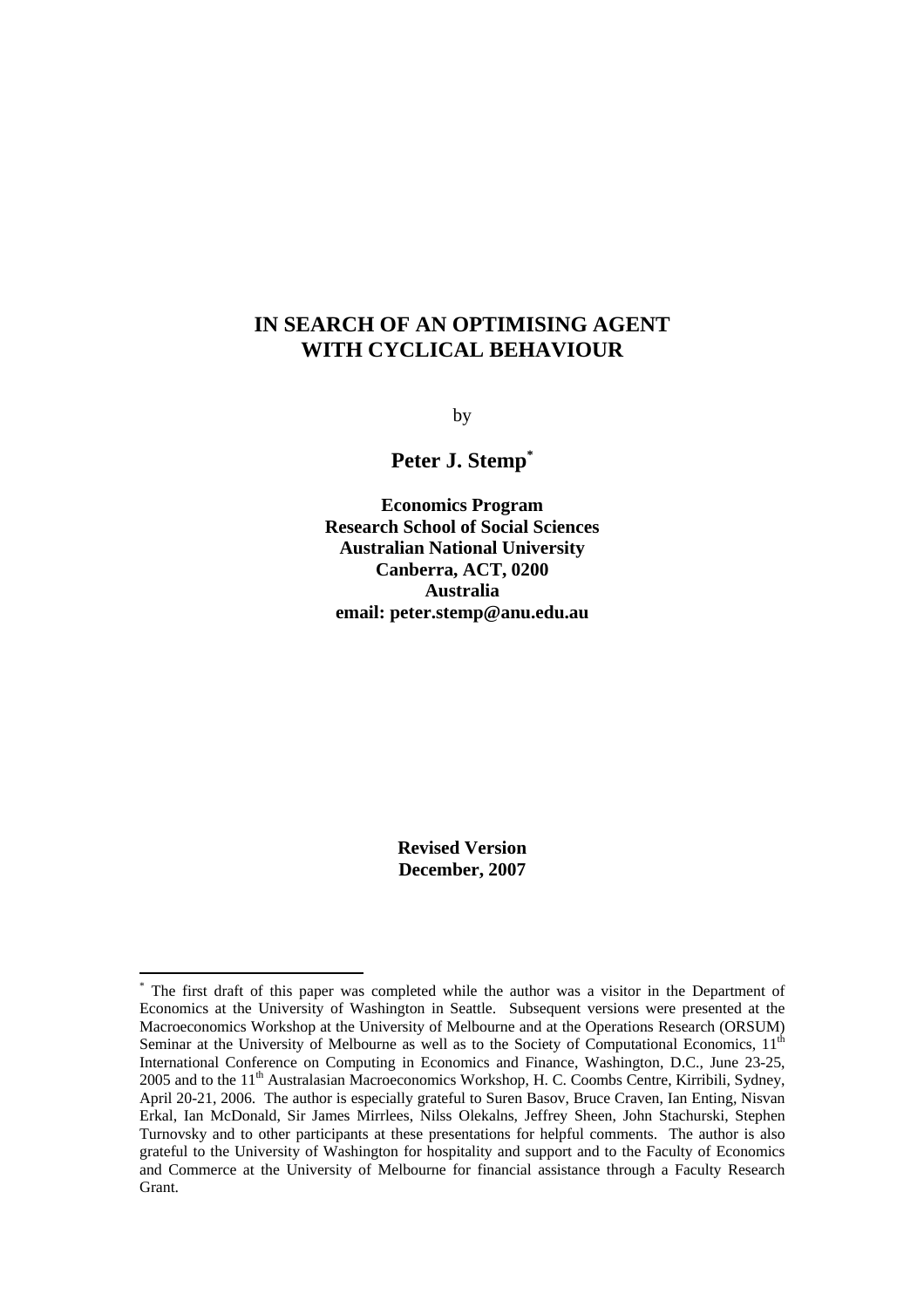## **ABSTRACT**

Most recent studies of dynamic macroeconomic relationships focus on models derived from optimising behaviour by economic agents. In most of these models, the eigenvalues of the associated dynamical system are real-valued and so the time-path of the system exhibits monotonic or near-monotonic behaviour. While, it is well-known that linear dynamic models with complex-valued eigenvalues exhibit the property of oscillatory dynamic behaviour, limited research has been undertaken to investigate the properties of optimising models with oscillatory behaviour. In this study, we produce an example of an optimising consumer with habit persistence whose consumption dynamics are characterised by complex-valued eigenvalues and whose consumption thus exhibits cyclical behaviour. In practice, even in this case, oscillatory behaviour will not be observable if the periodicity of the cycle is too long or if the cycle becomes dampened at too rapid a rate. For example, there will be little evidence of cycles for a consumer who lives for eighty years if they have a consumption cycle with a period-length of two hundred years. In order to investigate whether cycles are likely to be empirically observable, we also investigate the dynamic properties of a calibrated version of the model.

### **JEL classification:** E21; E27.

**Keywords:** Macroeconomics; Dynamical Systems; Complex-valued Eigenvalues; Consumption; Habit Persistence.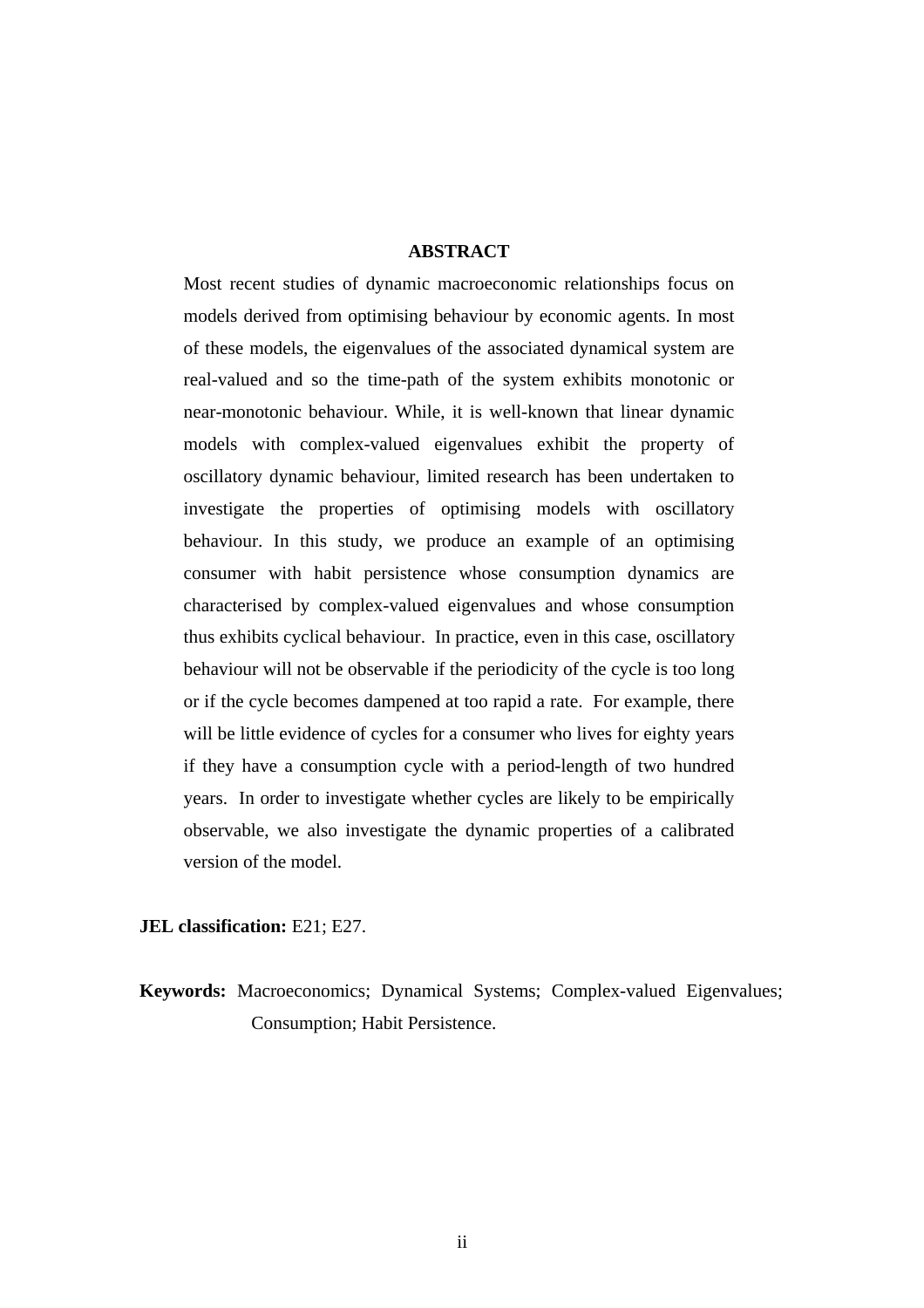### **1. INTRODUCTION**

Recent studies of dynamic macroeconomic relationships focus on models derived from optimising behaviour by economic agents. In most of these models, the eigenvalues of the associated dynamical system are real-valued and so the time-path of the system exhibits monotonic or near-monotonic behaviour (see, for example, Blanchard and Fischer, 1989, and Turnovsky, 2000). While it is well-known that linear dynamic models with complex-valued eigenvalues exhibit the property of oscillatory dynamic behaviour (see, for example, Simon and Blume, 1994), limited research has been undertaken to investigate the properties of optimising models with oscillatory behaviour.

In this study, we take the most basic model of the consumer, the model of optimal saving attributed to Ramsey (1928) and modify the model to allow for habit persistence in consumption. The consumption behaviour of the optimising consumer is then derived using the standard techniques of optimal control theory (Leonard and Long, 1992). Applying these techniques, we are able to show that it is possible for the linearised version of this model to have complex-valued eigenvalues. The model can thus exhibit cyclical behaviour for an appropriate choice of model parameters.

Of course, in practice, such cyclical behaviour is unimportant if the period length of the cycles is too long (for example, if the consumer lives for 80 years but the length of the cycles is 100 years) or if the model has substantially converged to its steady-state well within the length of a full period. To investigate whether it is possible to generate meaningful cycles we then calibrate the model, using plausible parameter values.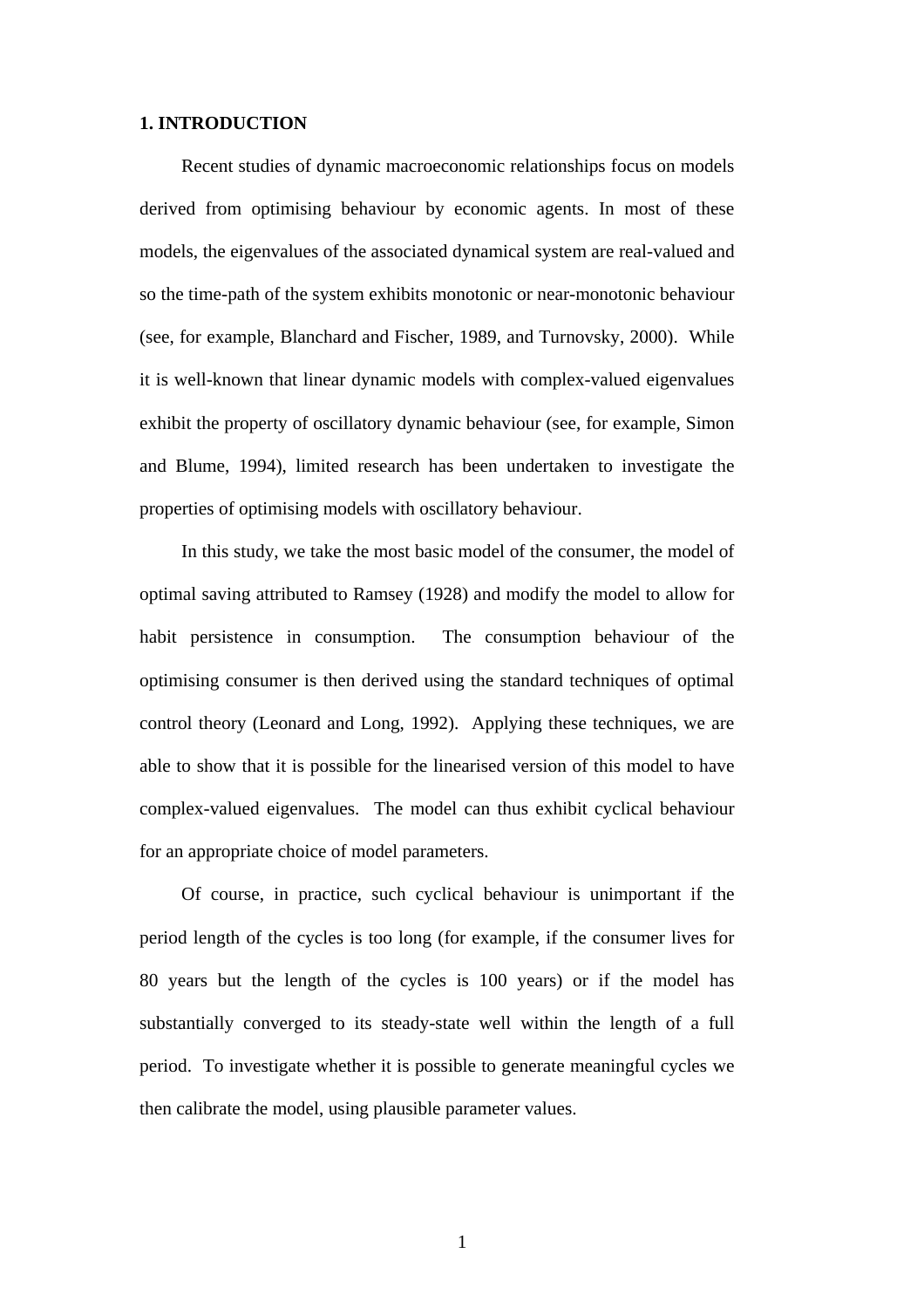The rest of the paper proceeds as follows. Section 2 introduces the basic model. The model's dynamic properties are investigated in Section 3. After specific functional forms for the utility and production functions have been introduced in Section 4, the model is calibrated and results reported in Section 5. Section 6 summarises our conclusions.

### **2. THE MODEL**

Consider the following problem for a representative consumer with habit persistence in consumption:

$$
\operatorname*{Max}_{c} V = \int_{0}^{\infty} \exp(-\delta t) [u(c) - \frac{1}{2} \alpha(\dot{c})^{2}] dt
$$
 (1)

subject to:

$$
\dot{k} = f(k) - (\rho + n)k - c \tag{2}
$$

where

 $k =$  capital/labour ratio;

*c* = consumption/labour ratio;

 $\delta$  = discount rate;

 $\rho$  = rate of capital depreciation; and

 $n =$  rate of population growth.

It is also assumed that  $u' > 0, u'' < 0, f' > 0$  and  $f'' < 0$ .

The chosen model is the Ramsey (1928) model of optimal saving with an additional term in the criterion function used to model habit persistence. This additional term is given by: " $-\frac{1}{2}\alpha(\dot{c})^2$ ".

We can rewrite equation (2) as

$$
\dot{k} = z \tag{3a}
$$

$$
z = f(k) - (\rho + n)k - c \tag{3b}
$$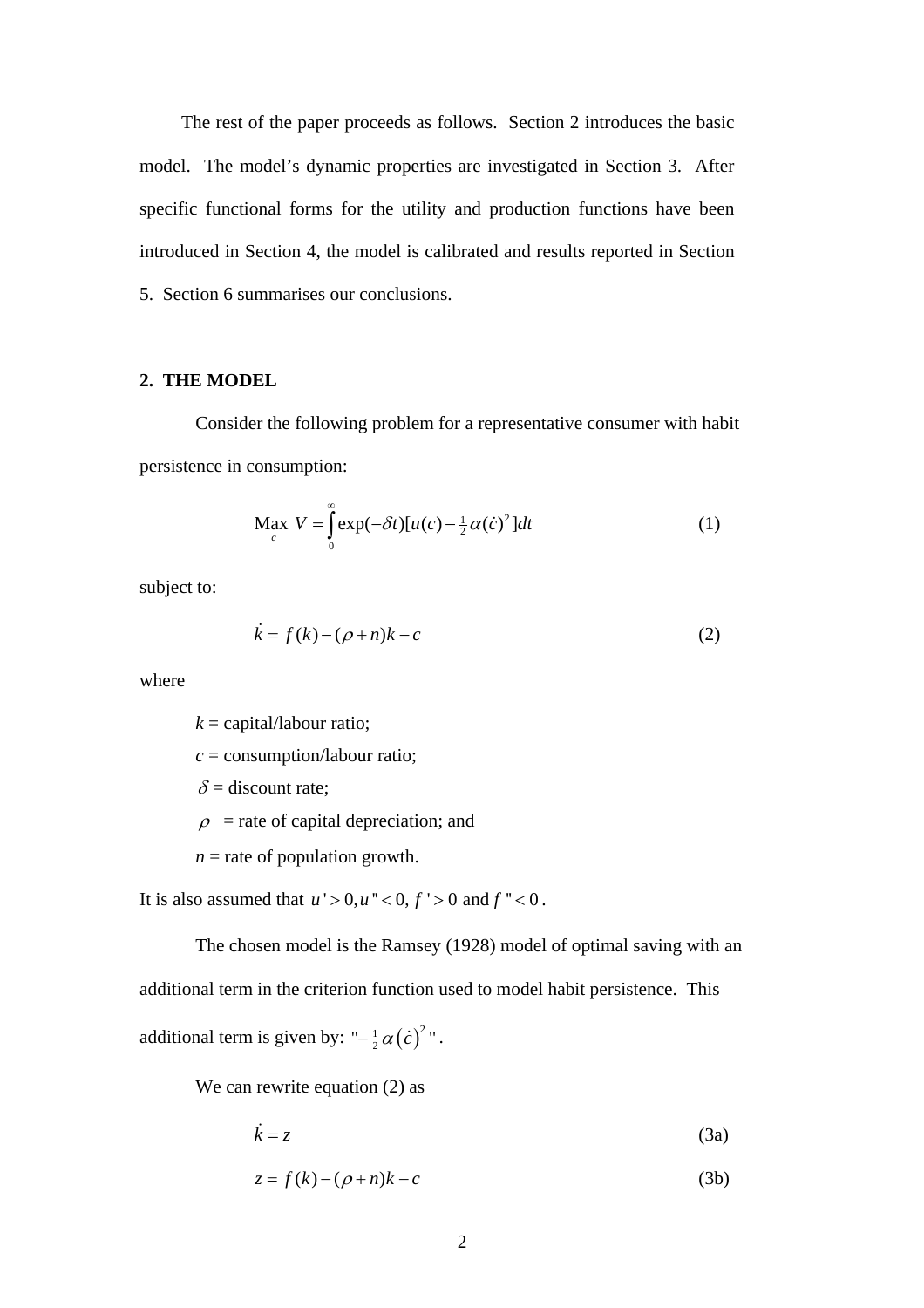and derive the following equation for *c*:

$$
\dot{c} = f'(k)z - (\rho + n)z - \dot{z} \tag{3c}
$$

Then, to solve the consumer's problem, we first write down the Euler-Lagrange Hamiltonian as follows:

$$
H = \exp(-\delta t)\{u(c) - \frac{1}{2}\alpha[f'(k)z - (\rho + n)z - \dot{z}]^2\} + \exp(-\delta t)\psi[z - \dot{k}]+\exp(-\delta t)\eta[z - f(k) + (\rho + n)k + c]
$$
\n(4)

where  $\psi$  and  $\lambda$  are discounted co-state variables.

The Euler-Lagrange conditions for this Hamiltonian then satisfy:

$$
H_c = 0 \tag{5a}
$$

$$
H_z = \frac{d}{dt} H_z \tag{5b}
$$

$$
H_k = \frac{d}{dt} H_k \tag{5c}
$$

These equations then reduce to:

$$
u'(c) + \eta = 0 \tag{6a}
$$

$$
\alpha \ddot{c} + \alpha \dot{c} [f'(k) - \rho - n - \delta] - \psi - \eta = 0 \tag{6b}
$$

$$
\dot{\psi} - \delta \psi - \alpha \dot{c} [f''(k)z] - \eta f'(k) + \eta (\rho + n) = 0 \tag{6c}
$$

In turn, these equations can be written as the following four-dimensional equation system, with endogenous variables given by:  $c, k, \psi$  and  $x$ .

$$
\dot{c} = x \tag{7a}
$$

$$
\dot{k} = f(k) - (\rho + n)k - c \tag{7b}
$$

$$
\dot{\psi} = \delta \psi + \alpha x \{ f''(k) [f(k) - (\rho + n)k - c] \} - u'(c) [f'(k) - \rho - n]
$$
\n(7c)

$$
\dot{x} = x[\rho + n + \delta - f'(k)] + \frac{1}{\alpha}[\psi - u'(c)]
$$
\n(7d)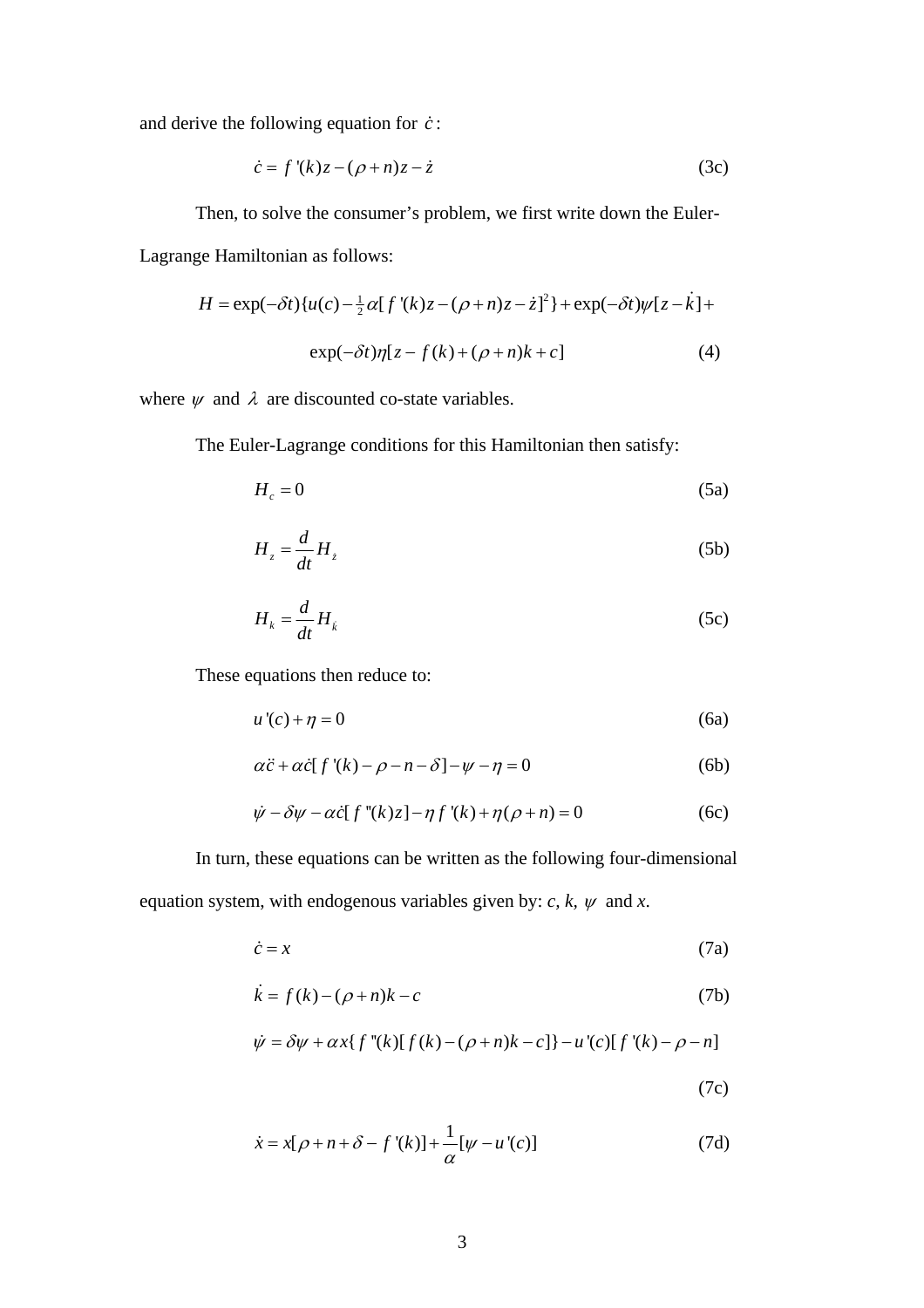The steady state of this system satisfies the following equations:

$$
c^* = f(k^*) - (\rho + n)k^* \tag{8a}
$$

$$
f'(k^*) = \rho + n + \delta \tag{8b}
$$

$$
\psi^* = u'(c^*)\tag{8c}
$$

$$
x^* = 0 \tag{8d}
$$

Then the system can be linearized about its steady-state yielding:

$$
\begin{pmatrix}\n\dot{c} \\
\dot{k} \\
\dot{\psi} \\
\dot{x}\n\end{pmatrix} = \begin{pmatrix}\n0 & 0 & 0 & 1 \\
-1 & \delta & 0 & 0 \\
-u''(c^*)\delta & -u'(c^*)f''(k^*) & \delta & 0 \\
-\frac{u''(c^*)}{\alpha} & 0 & \frac{1}{\alpha} & 0\n\end{pmatrix} \begin{pmatrix}\nc - c^* \\
k - k^* \\
\psi - \psi^* \\
x - x^*\n\end{pmatrix}
$$
\n(9)

## **3. ESTABLISHING DYNAMIC PROPERTIES OF MODEL**

# *Calculating eigenvalues*

In order to solve the model, it is first necessary to calculate the eigenvalues. The characteristic equation satisfies:

$$
0 = c(\lambda) = \begin{vmatrix} -\lambda & 0 & 0 & 1 \\ -1 & \delta - \lambda & 0 & 0 \\ -u \cdot (c^*)\delta & -u'(c^*)f \cdot (k^*) & \delta - \lambda & 0 \\ -\frac{u \cdot (c^*)}{\alpha} & 0 & \frac{1}{\alpha} & -\lambda \end{vmatrix}
$$
(10a)  
=  $\lambda^2 (\delta - \lambda)^2 + (\delta - \lambda)^2 \frac{u \cdot (c^*)}{\alpha} + (\delta - \lambda) \frac{u \cdot (c^*)\delta}{\alpha} - \frac{u'(c^*)f \cdot (k^*)}{\alpha} \quad (10b)$   
=  $\alpha \lambda^2 (\delta - \lambda)^2 + (\delta - \lambda)^2 u \cdot (c^*) + (\delta - \lambda) u \cdot (c^*) \delta - u'(c^*) f \cdot (k^*) \quad (10c)$ 

Letting

$$
\kappa = -\frac{\alpha}{u''(c^*)} \tag{11a}
$$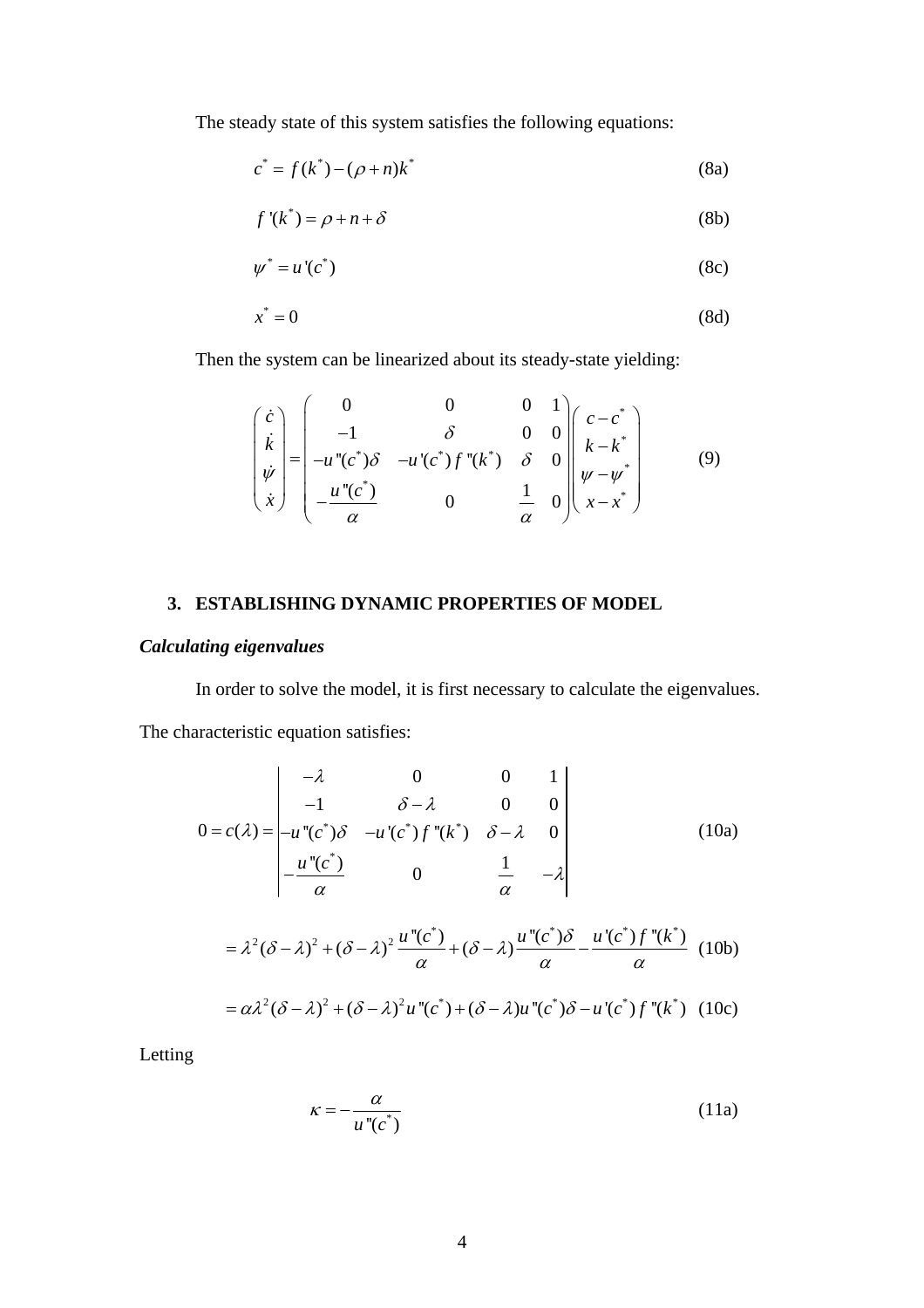and

$$
\theta = \frac{u'(c^*) f''(k^*)}{u''(c^*)}
$$
\n(11b)

Equation (10c) can be rewritten as:

$$
c(\lambda) = \kappa \lambda^2 (\delta - \lambda)^2 - (\delta - \lambda)^2 - (\delta - \lambda)\delta + \theta = 0
$$
 (12)

*Proposition 1:* When  $\delta \rightarrow 0$  from above, we can always choose a value of  $\kappa$  (and *hence a value of*  <sup>α</sup> *) so that all eigenvalues of the model given by equation (9) are complex-valued.* 

# *Proof:*

Let  $\delta \rightarrow 0$  from above in equation (12). Then the characteristic equation reduces to:

$$
c(\lambda) = \kappa \lambda^4 - \lambda^2 + \theta = 0 \tag{13}
$$

The eigenvalues, as  $\delta \rightarrow 0$ , are then given by:

$$
\lambda^2 = \frac{1 \pm \sqrt{1 - 4\kappa \theta}}{2\kappa} \tag{14}
$$

Let 
$$
\Delta = \frac{1 - 4\kappa\theta}{4\kappa^2}
$$
, then  $\Delta = 0$  when  $\kappa = \overline{\kappa} = \frac{1}{4\theta}$ .

Then,

$$
\lambda^2 \text{ is real-valued } \Leftrightarrow \Delta > 0 \Leftrightarrow \kappa < \overline{\kappa} \tag{15a}
$$

$$
\lambda^2 \text{ is complex-valued } \Leftrightarrow \Delta < 0 \Leftrightarrow \kappa > \overline{\kappa} \tag{15b}
$$

At  $\kappa = \overline{\kappa}$ ,

$$
\lambda^{2} = \pm 2\theta = \pm \frac{2u'(c^{*})f''(k^{*})}{u''(c^{*})}
$$
\n(16)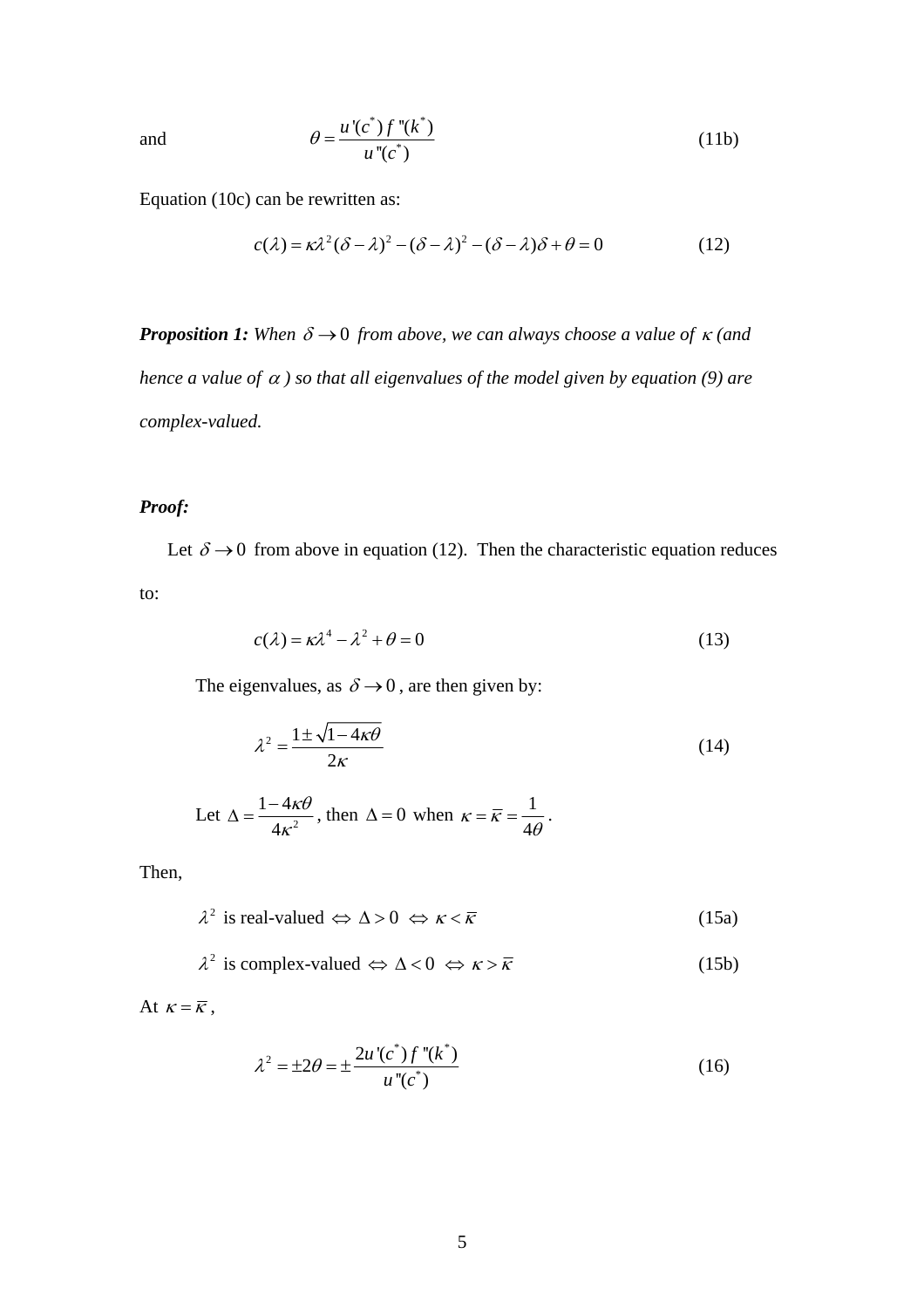So that

$$
\lambda_1 = \lambda_3 = +\sqrt{2\theta} = +\sqrt{\frac{2u'(c^*)f''(k^*)}{u''(c^*)}}
$$
(17a)

$$
\lambda_2 = \lambda_4 = -\sqrt{2\theta} = -\sqrt{\frac{2u'(c^*)f''(k^*)}{u''(c^*)}}
$$
(17b)

Furthermore,  $\Delta$  is minimized when  $\kappa = \hat{\kappa}$  and  $\Delta = \hat{\Delta}$ , with  $\hat{\kappa}$  and  $\hat{\Delta}$  given by:

$$
\hat{\kappa} = \frac{1}{2\theta} \text{ and } \hat{\Delta} = -\theta^2 \tag{17}
$$

Figure 1 plots  $\triangle$  against  $\kappa$ .

# (Figure 1 about here)

Thus, as  $\delta \to 0$ ,  $\lambda^2$  has its largest imaginary part when  $\alpha = \hat{\alpha}$  and  $\Delta = \hat{\Delta}$ . At that point,

$$
\lambda^{2} = \theta(1 \pm i) = \left(\frac{u'(c^{*}) f''(k^{*})}{u''(c^{*})}\right)(1 \pm i)
$$
\n(18a)

But,

$$
1 + i = (\sqrt{2}) \left[ \cos \left( \frac{\pi}{4} \right) + i \sin \left( \frac{\pi}{4} \right) \right] = (\sqrt{2}) \left[ \exp \left( \frac{i \pi}{4} \right) \right] \tag{19a}
$$

$$
1 - i = (\sqrt{2}) \left[ \cos \left( \frac{7\pi}{4} \right) + i \sin \left( \frac{7\pi}{4} \right) \right] = (\sqrt{2}) \left[ \exp \left( \frac{i7\pi}{4} \right) \right] \tag{19b}
$$

Then, the four eigenvalues of the system are given by:

$$
\lambda_1, \lambda_2 = \pm \sqrt{\left(\frac{u'(c^*) f''(k^*)}{u''(c^*)}\right)(1+i)}
$$

$$
= \pm \left(\sqrt{\frac{u'(c^*) f''(k^*)}{u''(c^*)}}\right)(\sqrt[4]{2}) \exp\left(\frac{i\pi}{8}\right) \tag{20a}
$$

$$
\lambda_3, \lambda_4 = \pm \sqrt{\left(\frac{u'(c^*) f''(k^*)}{u''(c^*)}\right)(1-i)}
$$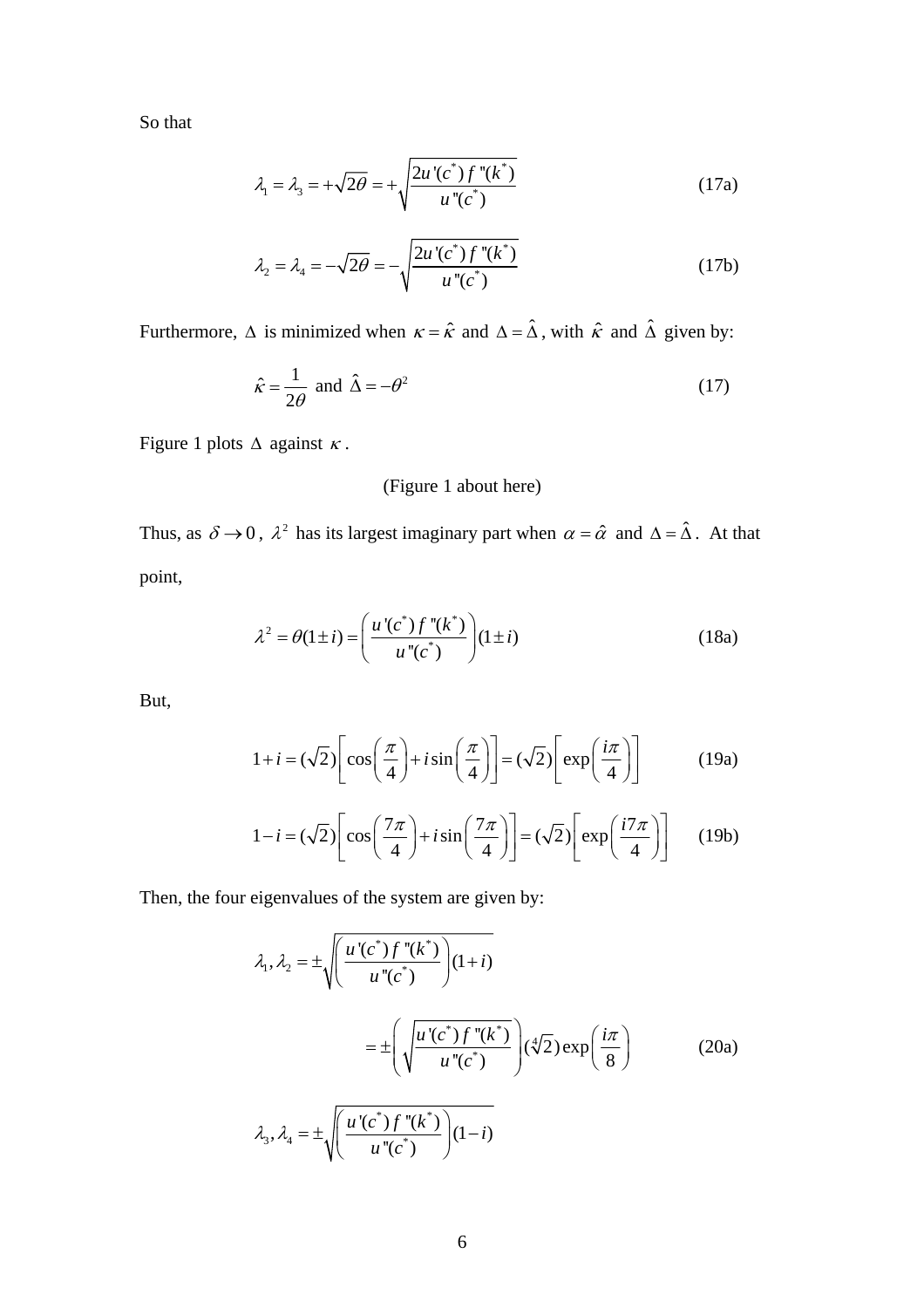$$
= \pm \left( \sqrt{\frac{u'(c^*) f''(k^*)}{u''(c^*)}} \right) (\sqrt[4]{2}) \exp\left(\frac{i7\pi}{8}\right) \tag{20b}
$$

For each pair of equations (20a-20b), one complex-valued eigenvalue has positive real part and one has negative real part. Thus there is total of two stable eigenvalues and two unstable eigenvalues. *End of Proof.* 

## *Closed-form solution of model*

Restricting our analysis to the case when all eigenvalues are complex-valued, we will write the stable eigenvalues as  $\lambda_1 (= -\alpha + i\beta)$  and  $\lambda_2 (= -\alpha - i\beta)$  and the unstable eigenvalues as  $\lambda_3 = \gamma + i\varepsilon$  and  $\lambda_4 = \gamma - i\varepsilon$ , where  $\alpha, \beta, \gamma$  and  $\varepsilon$  are positive real-valued constants. For each eigenvalue we can then use equation (9) to calculate the associated eigenvectors which, for each eigenvalue,  $\lambda$ , are given by:

$$
\mathbf{v}(\lambda) = \begin{pmatrix} \delta - \lambda \\ 1 \\ (\delta - \lambda)[\alpha \lambda^2 + u''(c^*)] \\ \lambda(\delta - \lambda) \end{pmatrix}
$$
 (21)

Then, the general closed-form solution of the model is given by:

$$
\begin{pmatrix}\nc - c^* \\
k - k^* \\
\psi - \psi^* \\
x - x^*\n\end{pmatrix} = \begin{bmatrix}\nv(\lambda_1) & v(\lambda_2) & v(\lambda_3) & v(\lambda_4)\n\end{bmatrix} \begin{bmatrix}\n(A_1 + iA_2) \exp(\lambda_1 t) \\
(A_1 - iA_2) \exp(\lambda_2 t) \\
(B_1 + iB_2) \exp(\lambda_3 t) \\
(B_1 - iB_2) \exp(\lambda_4 t)\n\end{bmatrix}
$$
\n(22)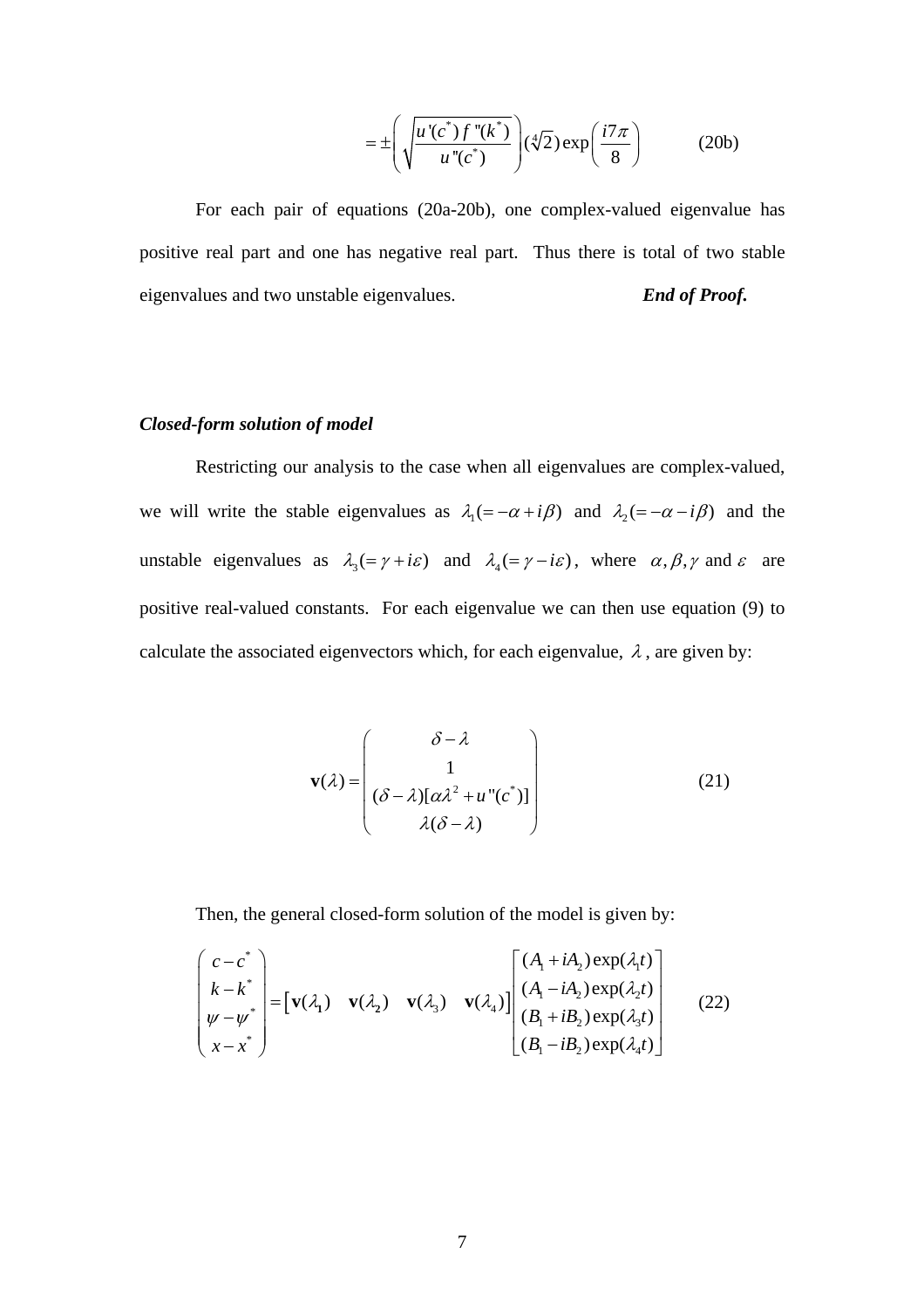where there are two "jump" variables,  $\psi$  and  $x(=\dot{c})$ , so that the constants:  $A_1$ ,  $A_2$ ,  $B_1$  and  $B_2$  are determined by initial values for *c* and *k*, and by the transversality conditions.

Since we are primarily interested in the dynamic properties of *c* and *k*, we can use equation (22) to yield the following solutions for *c* and *k*:

$$
c - c^* = \exp(-\alpha t)[2\{A_1(\delta + \alpha) + A_2\beta\}\cos(\beta t) + 2\{A_1\beta - A_2(\delta + \alpha)\}\sin(\beta t)]
$$

$$
+ \exp(\gamma t)[2\{B_1(\delta - \gamma) + B_2\varepsilon\}\cos(\varepsilon t) + 2\{B_1\varepsilon - B_2(\delta - \gamma)\}\sin(\varepsilon t)]
$$
(23a)

$$
k - k^* = \exp(-\alpha t)[2A_1 \cos(\beta t) - 2A_2 \sin(\beta t)]
$$
  
+ 
$$
\exp(\gamma t)[2B_1 \cos(\varepsilon t) - 2B_2 \sin(\varepsilon t)]
$$
 (23b)

## **4. CHOOSING SPECIFIC FUNCTIONAL FORMS**

We now investigate the values of the eigenvalues generated by equation (12) using specific functional forms. In particular we need to establish a formula to determine the magnitude of: \*  $\chi$   $\mu$   $\mu^*$ \* '(c $^{\ast})f$  "(k $^{\ast})$  $\H(c^*)$ *u* '(c<sup>\*</sup>)  $f$  "(k  $u$ <sup>"</sup> $(c)$  $\theta\bigg(=\frac{u'(c^*)f''(k^*)}{\prod_{i=1}^{n}(c^*)}$  $\left( = \frac{a \cdot (C') f'(\kappa')}{u''(c^*)} \right)$ . To do this, we assume that:

$$
f(k) = ak^{\beta} \tag{24a}
$$

and

$$
u(c) = \frac{c^{1-\eta}}{1-\eta}
$$
\n(24b)

Hence,

$$
f''(k) = \beta(\beta - 1)ak^{\beta - 2}
$$
\n(25a)

Also,

$$
\frac{u'(c)}{u''(c)} = -\frac{c}{\eta}
$$
\n(25b)

So that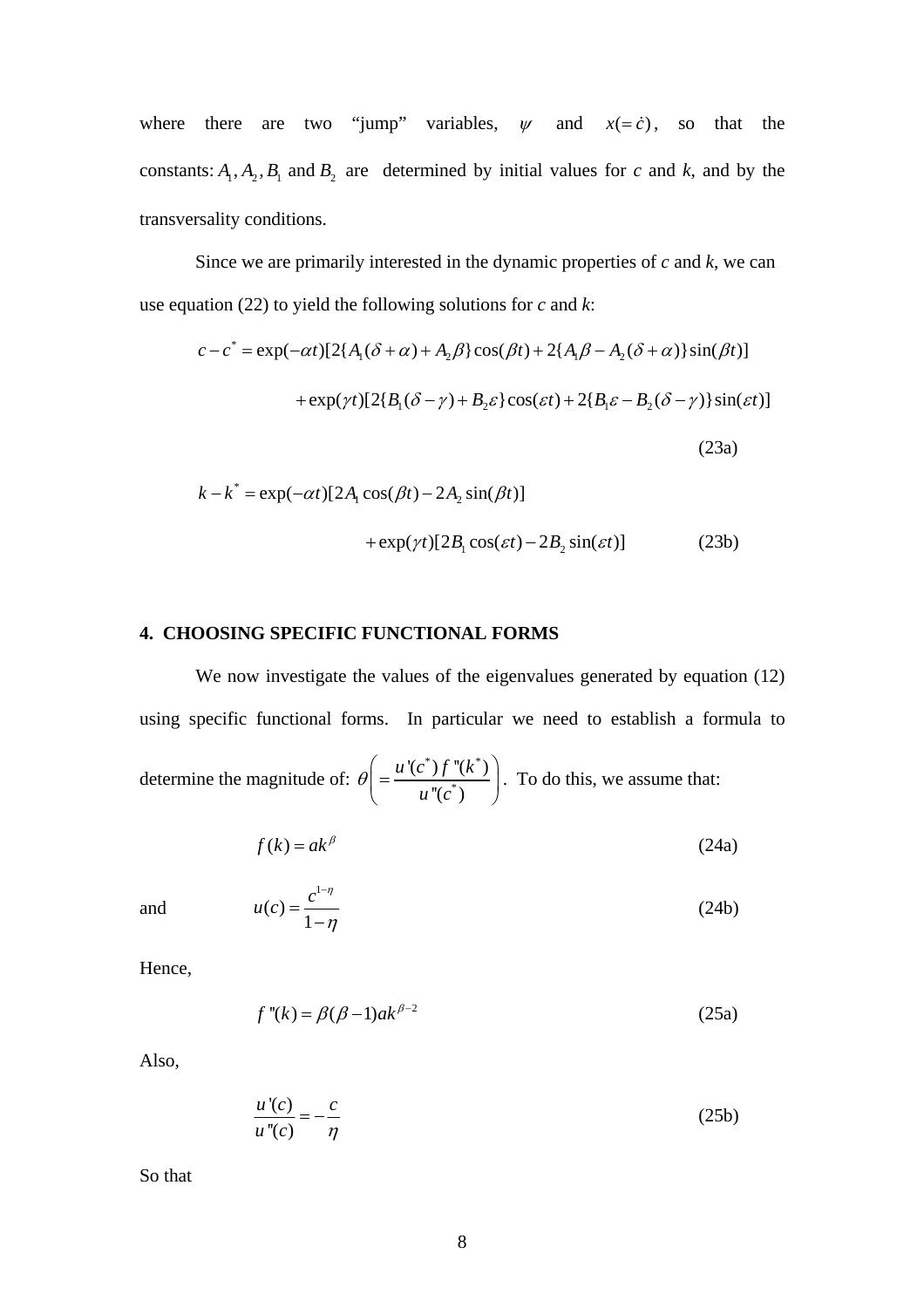$$
\theta = \frac{u'(c^*) f''(k^*)}{u''(c^*)} = \frac{\beta(1-\beta)a(k^*)^{\beta-2}c^*}{\eta}
$$
\n(26)

Also, substituting equations (24a-24b) into equations (8a-8b) yields

$$
c^* = a(k^*)^{\beta} - (\rho + n)k^* \tag{27a}
$$

$$
\beta a(k^*)^{\beta - 1} = \rho + n + \delta \tag{27b}
$$

From equation (27b),

$$
k^* = \left(\frac{\rho + n + \delta}{\beta a}\right)^{\frac{1}{\beta - 1}}
$$
 (27c)

Substituting equation (27a) into equation (26) yields

$$
\theta = \frac{\beta(1-\beta)[a^2(k^*)^{2\beta-2} - (\rho+n)a(k^*)^{\beta-1}]}{\eta}
$$
\n(28a)

Then substituting equation (27c) into equation (27a) yields

$$
\theta = \frac{\beta(1-\beta)}{\eta} \left[ a^2 \left( \frac{\rho + n + \delta}{\beta a} \right)^2 - (\rho + n)a \left( \frac{\rho + n + \delta}{\beta a} \right) \right]
$$
 (28b)

$$
= \frac{\beta(1-\beta)}{\eta} \left[ \frac{(\rho+n+\delta)^2}{\beta^2} - \frac{(\rho+n)(\rho+n+\delta)}{\beta} \right]
$$
 (28c)

$$
=\frac{(1-\beta)(\rho+n+\delta)}{\beta\eta}\big[(\rho+n+\delta)-\beta(\rho+n)\big]
$$
 (28d)

In the special case, when  $\delta \rightarrow 0$ , considered above, this reduces further to:

$$
\theta = \frac{u'(c^*) f''(k^*)}{u''(c^*)} = \frac{(1-\beta)^2 (\rho+n)^2}{\beta \eta}
$$
\n(29)

Note that, from equations (11a), (24b) and (25b),

$$
\kappa = -\frac{\alpha}{u''(c^*)} = \frac{\alpha}{\eta} c^{\eta+1}
$$
\n(30)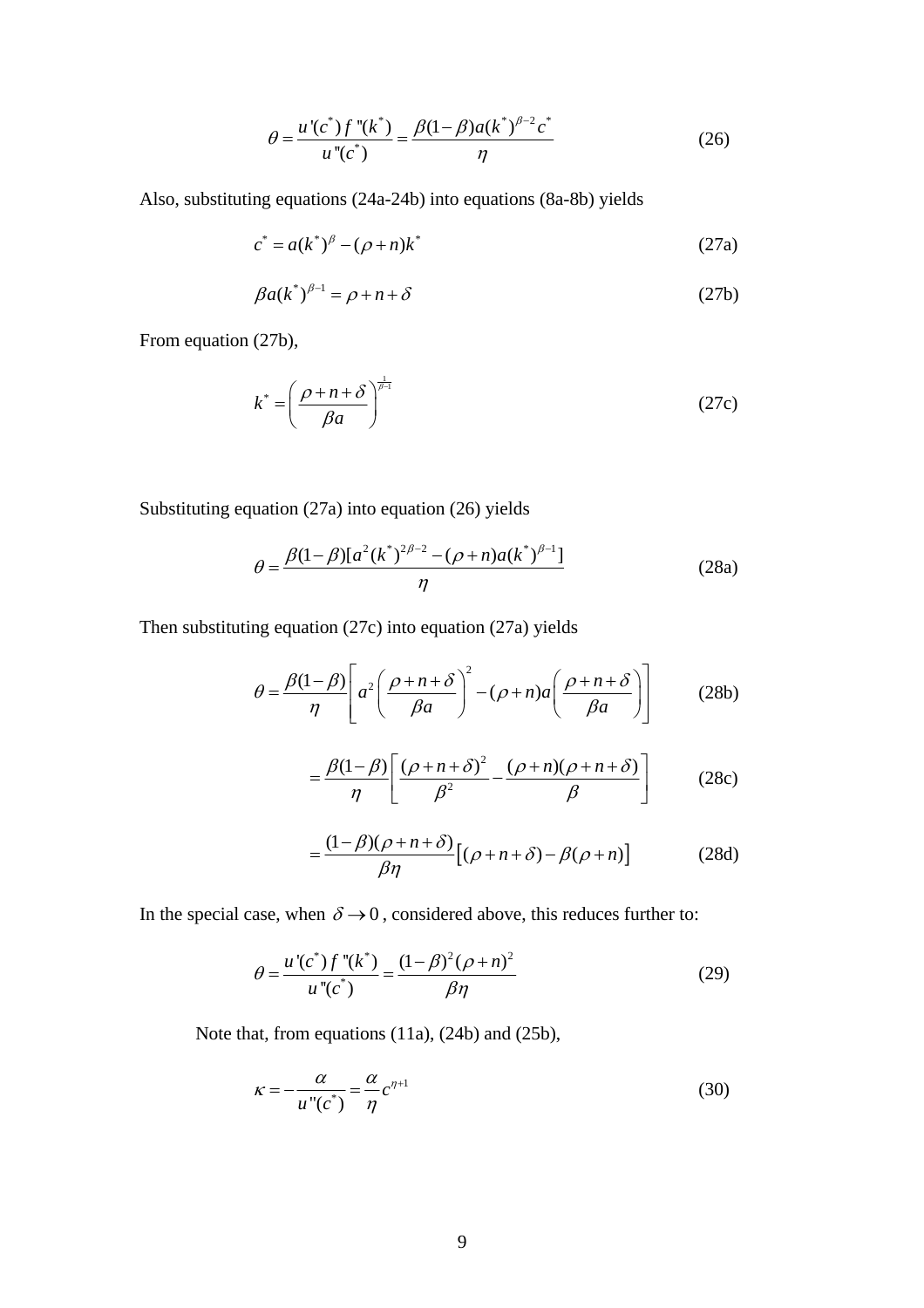But, from equations (27a-27c), the magnitude of  $c^*$  is determined by the magnitude of *a*. Hence, for a given  $\kappa$ , the precise magnitude of  $\alpha$  is determined by the magnitude of *a*.

## **5. CALIBRATING THE MODEL**

We shall now calibrate the model by assuming  $\beta = 0.25$ , implying a capital share of income of 25%, instantaneous intertemporal elasticity of substitution,  $\frac{1}{\eta}$  = 1.0 and population growth rate,  $n = 0.02$ . As demonstrated in equations (28d, 29), the value taken by *a* is irrelevant for the determination of  $\theta$ . We also consider three rates of capital depreciation, given by  $\rho = 0.10$ ,  $\rho = 0.20$  and  $\rho = 0.30$  as well as three discount rates given by  $\delta = 0.00$ ,  $\delta = 0.10$  and  $\delta = 0.20$ .

Our process for deriving eigenvalues from equation (12) is to determine  $\theta$  and  $\delta$  using the calibrated parameter values and then to investigate the properties of the eigenvalue configurations as  $\kappa$  is allowed to vary through arrange of values. All reported results have been derived using Mathematica version 5.1.1 (Wolfram, 2003).

#### (Table 1 about here)

Table 1 gives the values of  $\theta$  and  $\hat{\kappa}$  for  $\rho = 0.10$ ,  $\rho = 0.20$  and  $\rho = 0.30$ under the assumption that  $\delta = 0$ . We have shown that, when  $\delta = 0$ , the absolute imaginary parts of  $\lambda^2$  are maximized when  $\kappa = \hat{\kappa}$ . Usually, this does not mean that the absolute imaginary parts of each eigenvalue are maximized for  $\hat{\kappa}$  but it does give an indication of where to locate our grid-search for finding optimal values of  $\kappa$ .

In order to investigate the oscillatory properties of solutions with complexvalued eigenvalues, it is appropriate to rewrite equations (23a-23b):

$$
c - c^* = \exp(-\alpha t)[2\{A_1(\delta + \alpha) + A_2\beta\}\cos(\beta t) + 2\{A_1\beta - A_2(\delta + \alpha)\}\sin(\beta t)]
$$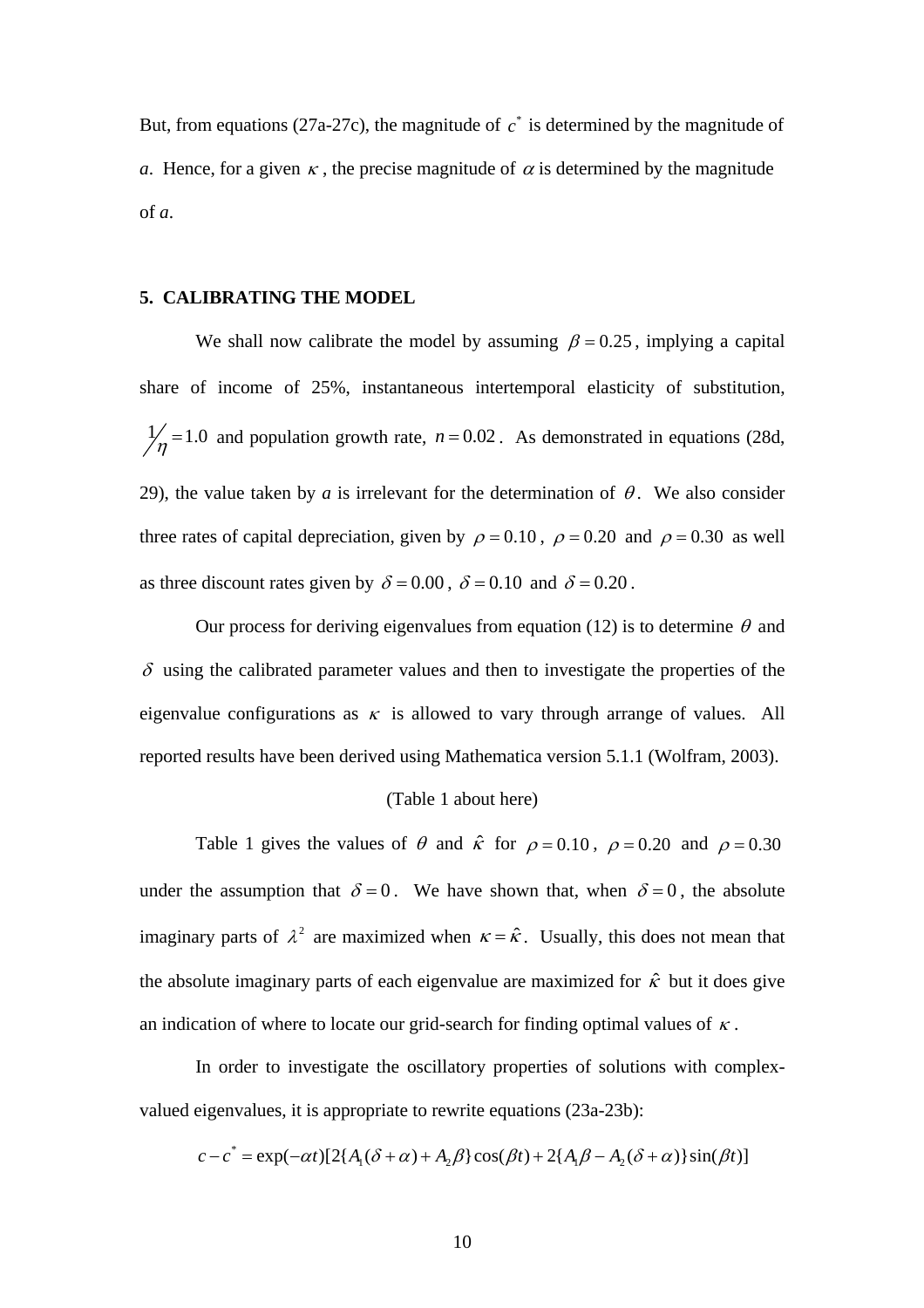+ 
$$
\exp(\gamma t)[2{B_1(\delta-\gamma)+B_2\varepsilon}\cos(\varepsilon t)+2{B_1\varepsilon-B_2(\delta-\gamma)}\sin(\varepsilon t)]
$$
  
(23a)

$$
k - k^* = \exp(-\alpha t)[2A_1 \cos(\beta t) - 2A_2 \sin(\beta t)]
$$
  
+ 
$$
\exp(\gamma t)[2B_1 \cos(\varepsilon t) - 2B_2 \sin(\varepsilon t)]
$$
 (23b)

Following an unanticipated shock, all variables will jump to the stable manifold where  $B_1 = B_2 = 0$ , so it will be appropriate to examine the oscillatory properties for *c* and *k* when solutions are restricted solely along the stable manifold. Following an anticipated shock, that is a shock that is announced at time  $t_0$  but not implemented until some later time  $t_1$ ( $>t_0$ ), then the economic variables will spend some time following an unstable path, before reaching the stable manifold at time  $t_1$ . To examine this case it is appropriate to consider solutions along the unstable manifold where  $A_1 = A_2 = 0$ .

#### *Solutions along the stable manifold*

### (Tables 2A and 2B about here)

We first consider solutions along the stable manifold. Table 2A uses a gridsearch over a range of  $\kappa$  values to find the approximate eigenvalue configurations that have maximum absolute imaginary part for the stable eigenvalues. These will also be the configurations that yield the smallest period length if the solution is restricted to the stable manifold. Column 3 of Table 2B shows the period length in years for the stable eigenvalues, where the stable eigenvalues are given by  $-\alpha \pm i\beta$  and the period length is given by the formula:

$$
Period length = ps = \frac{2\pi}{\beta}
$$
\n(31a)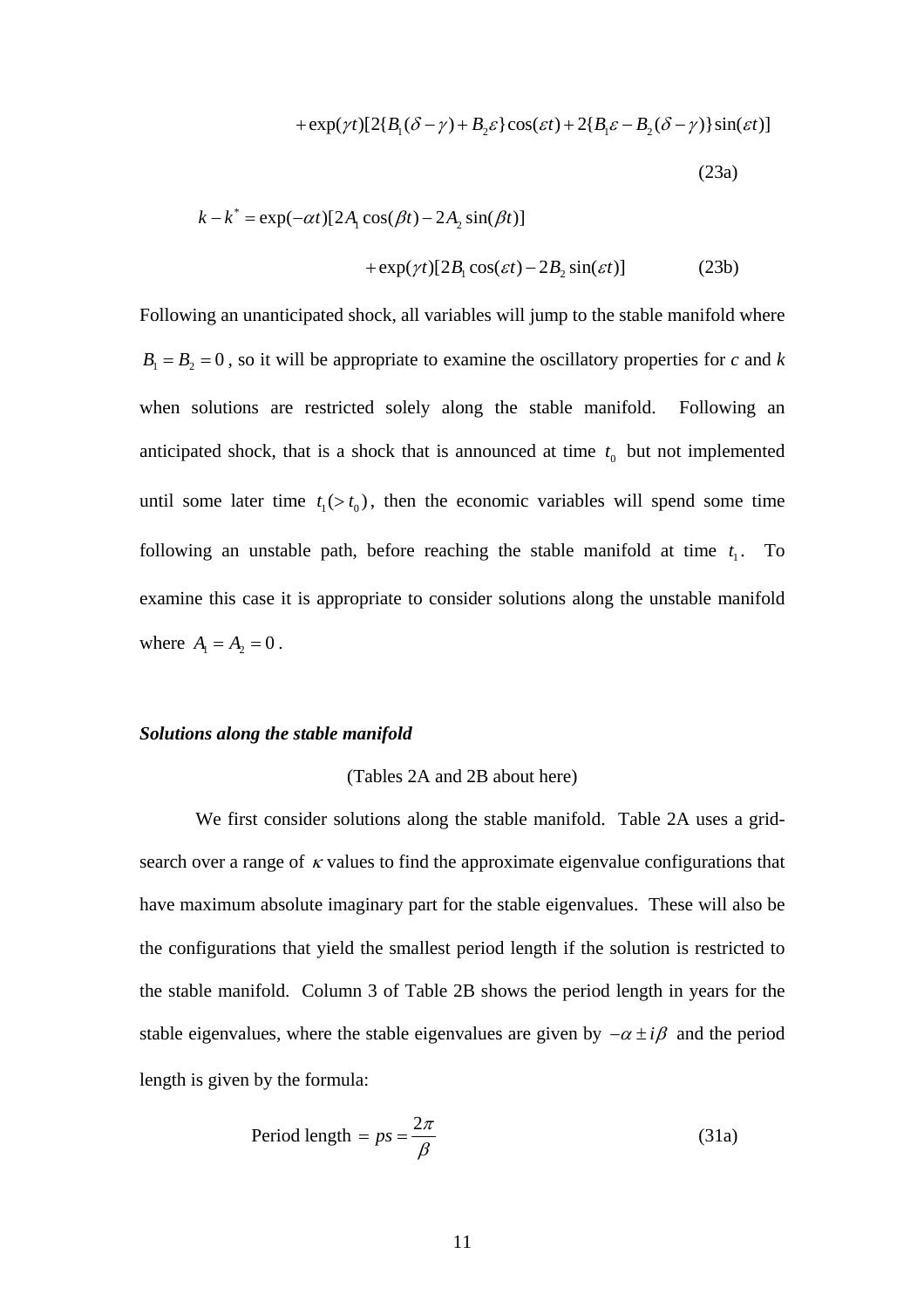Of course, we will not have observable behaviour if the amplitude of the cycle has diminished to almost zero well within the length of a full period. To investigate this outcome we calculate the amplitude after one period along the stable manifold assuming that the amplitude is equal to one at time zero. Amplitude along the stable manifold is given by the formula:

Amplitude = 
$$
as = \exp\left(\frac{-\alpha.2\pi}{\beta}\right)
$$
 (31b)

The amplitude associated with stable eigenvalues is reported in Column 4 of Table 2B.

In the case of unstable eigenvalues, we need to calculate the amplitude along the unstable manifold. Since movement along the unstable eigenvalue is associated with an anticipated shock, it is appropriate to consider the amplitude after a period of five years, since shocks are unlikely to be anticipated more than five years ahead of time. Column 5 of Table 2B shows the period length in years for the unstable eigenvalues, where the unstable eigenvalues are given by  $\gamma \pm i\varepsilon$  and the period length is given by the formula:

$$
Period length = pu = \frac{2\pi}{\varepsilon}
$$
\n(32a)

The amplitude associated with unstable eigenvalues is reported in Column 6 of Table 2B and satisfies the formula:

Amplitude = 
$$
au = \exp\left(\frac{10\pi}{\varepsilon}\right)
$$
 (32b)

Examination of Tables 2A and 2B indicates that the largest period lengths in the case examined arise for the largest values of  $\delta (= 0.20)$  and  $\rho (= 0.30)$ . Yet even in this case the period lengths are substantial (21.1 years for stable eigenvalues and 13.8 years for unstable eigenvalues). Also along the stable manifold the solutions will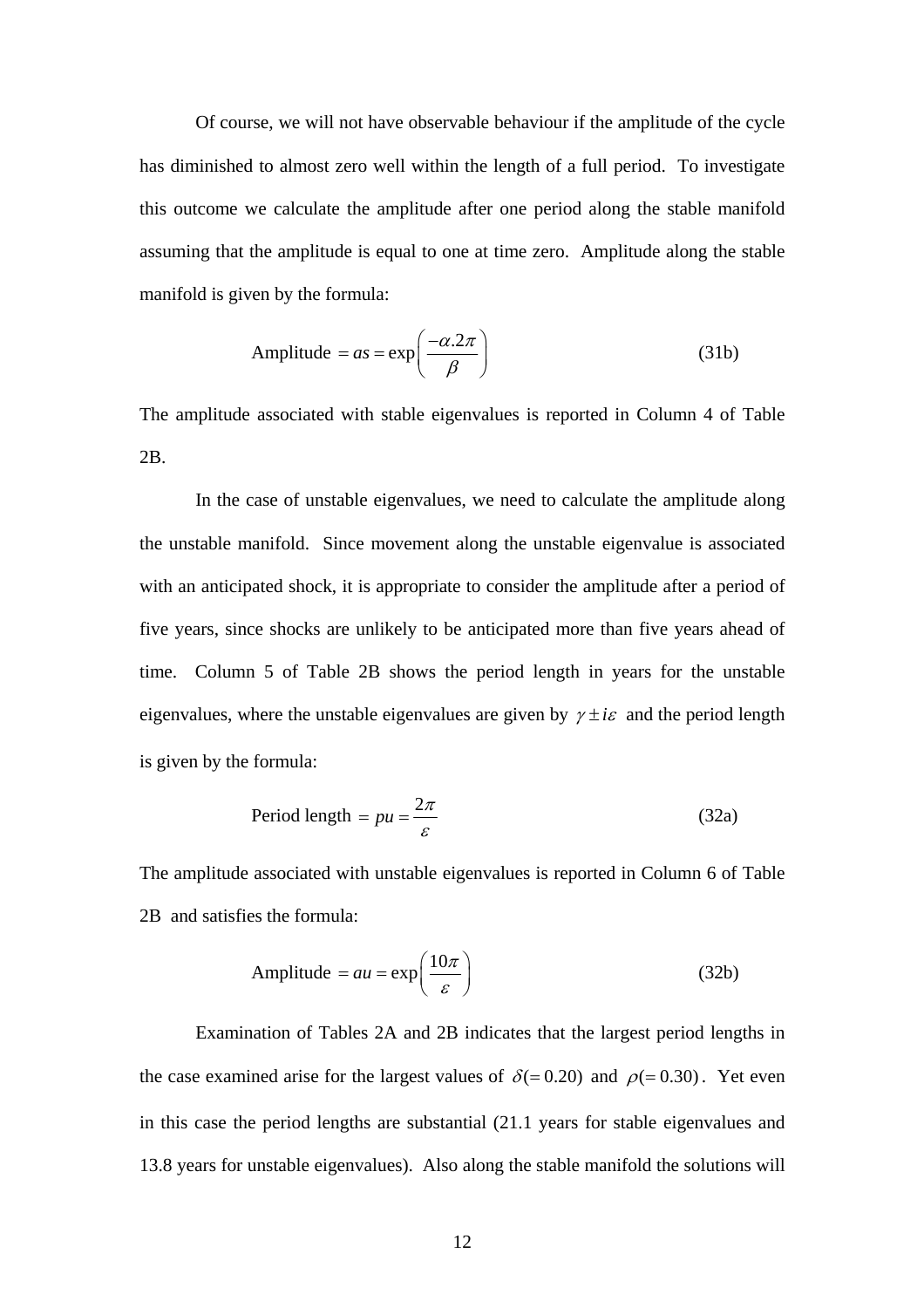have converged to close to their steady-state well before the end of the period. These results indicate that observable cyclical behaviour is unlikely to be achieved for any of the chosen parameter values.

## (Figures 2A and 2B about here)

These results are confirmed by Figures 2A and 2B which examine time-paths of *c* and *k* along the stable manifold (in Figure 2A) and the unstable manifold (in Figure 2B) for a range of initial conditions when  $\delta = 0.20$  and  $\rho = 0.30$ . For all initial conditions, there is no observable oscillatory behaviour, although the occasional hump does arise.

### *Solutions along the unstable manifold*

It is still possible that oscillatory behaviour might arise along the unstable manifold if the imaginary part of unstable eigenvalues were maximised. This case, which is associated with minimum period lengths along the unstable manifold, is considered in Tables 3A and 3B. Once again a reduced minimum period length along the unstable manifold arises when  $\delta = 0.20$  and  $\rho = 0.30$  but the reduction is not significant. These results are confirmed by Figure 3A which examines time-paths of *c* and *k* along the unstable manifold for a range of initial conditions when  $\delta = 0.20$  and  $\rho = 0.30$ . Once again, for all initial conditions, there is no observable oscillatory behaviour, although the occasional hump does arise. Again we conclude that cyclical behaviour is unlikely to be observed along the unstable manifold for any of the chosen parameter values.

(Tables 3A and 3B about here)

(Figure 3A about here)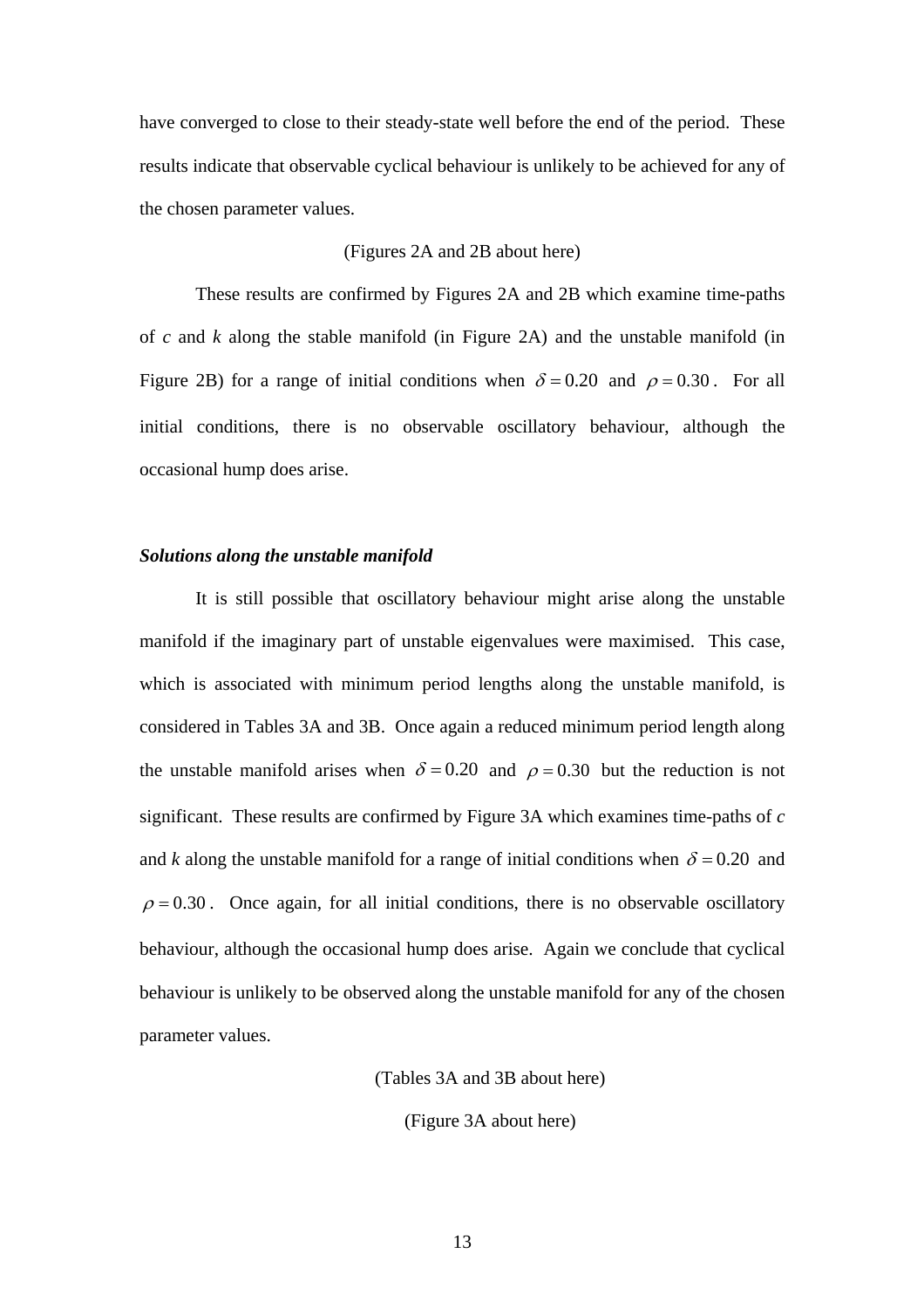## **6. CONCLUSION**

This paper has investigated whether or not it is possible to generate oscillatory behaviour in a standard model of consumer behaviour. The study has been undertaken by extending the Ramsey (1928) model to allow for habit persistence in consumption. Our results show that, using this approach, it is possible to generate dynamic behaviour which is characterised by complex-valued eigenvalues. Hence oscillatory behaviour is theoretically possible. However, when the model was calibrated with plausible parameter values, the results provide overwhelming evidence that observable oscillations are unlikely to occur in practice.

The results indicate that it is likely that observable cyclical behaviour will only be able to be generated using considerably more complicated models of consumer behaviour than were considered here.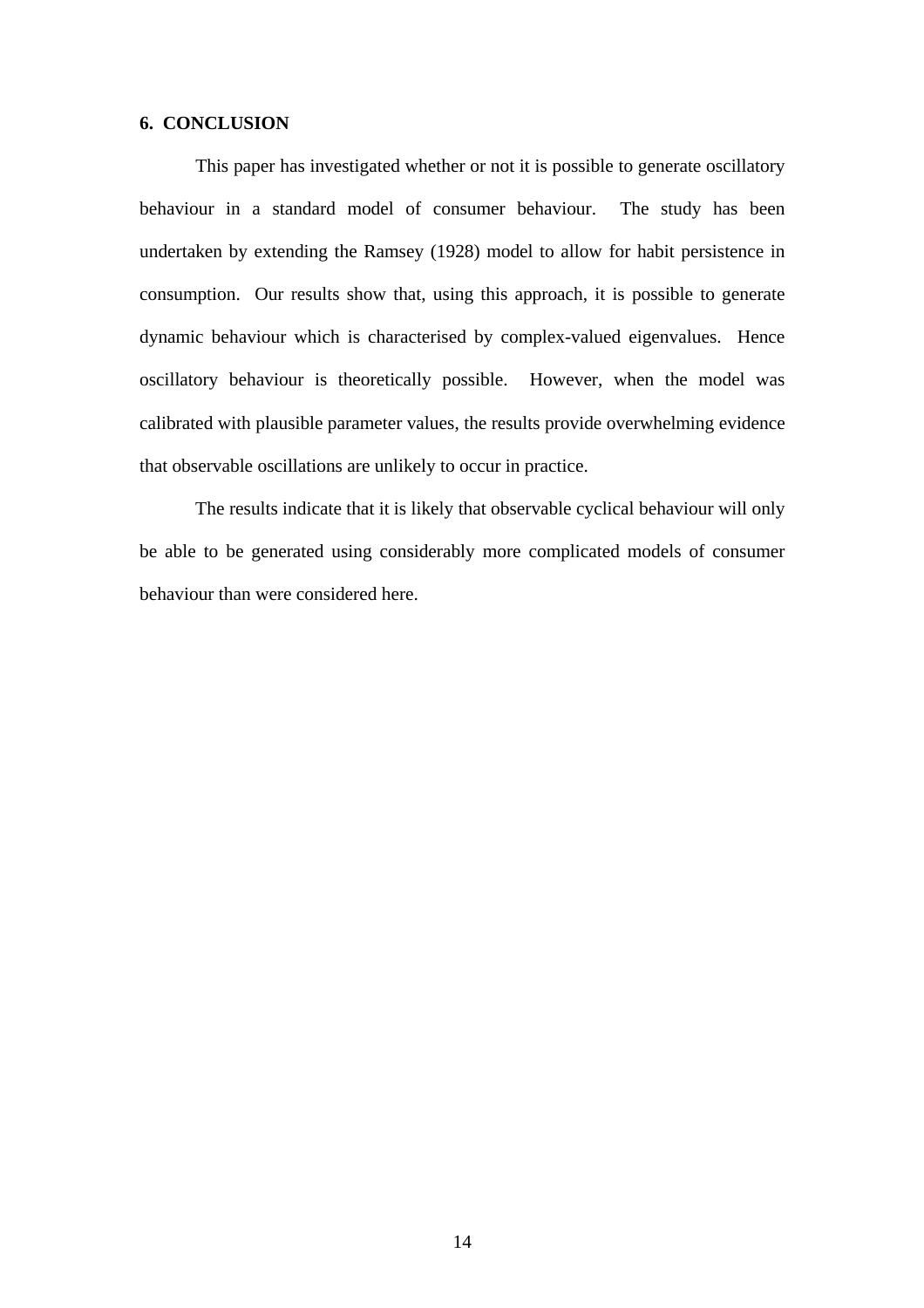#### **REFERENCES**

- Blanchard, Olivier J., and Stanley Fischer (1989), *Lectures on Macroeconomics*, MIT Press, Cambridge Massachusetts and London England.
- Leonard, Daniel, and Ngo Van Long (1992), *Optimal Control Theory and Static Optimization in Economics*, Cambridge University Press, Cambridge England.
- Ramsey, Frank, P. (1928), "A Mathematical Theory of Saving," *Economic Journal*, 38, No. 152 (December), pp. 543-559. Reprinted in Joseph E. Stiglitz and Hirofumi Uzawa (editors), *Readings in the Modern Theory of Economic Growth*, MIT Press, 1969.
- Simon, Carl P., and Lawrence Blume (1994), *Mathematics for Economists*, W. W. Norton and Company, New York and London.
- Turnovsky, Stephen J. (2000), *Methods of Macroeconomic Dynamics*, Second Edition, MIT Press, Cambridge Massachusetts and London England.
- Wolfram, Stephen (2003), *Mathematica Book*, Fifth Edition, Wolfram Media, Champaign, Illinois.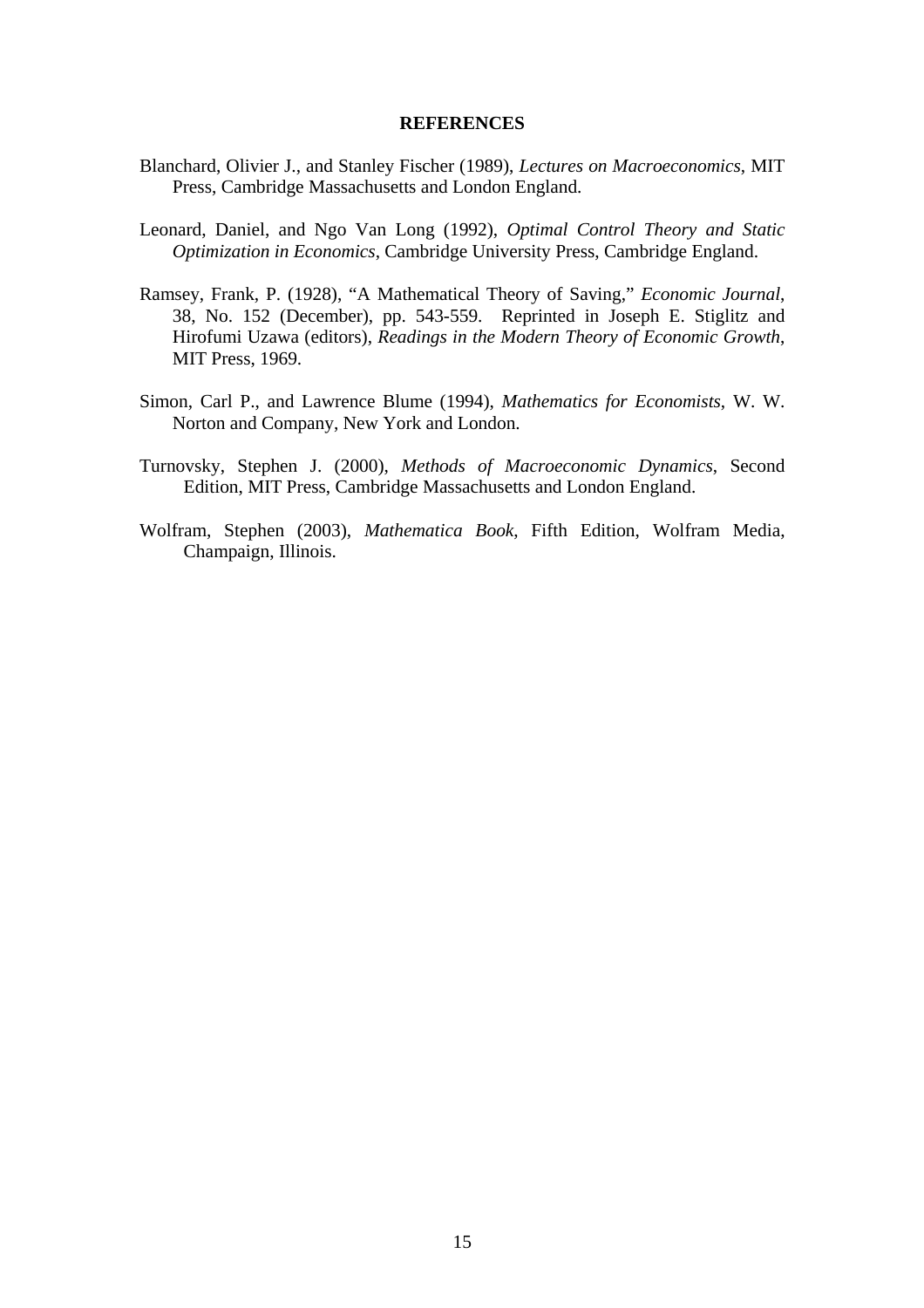**Figure 1 Plot of**  $\Delta$  against  $\kappa$  when  $\delta = 0$ 

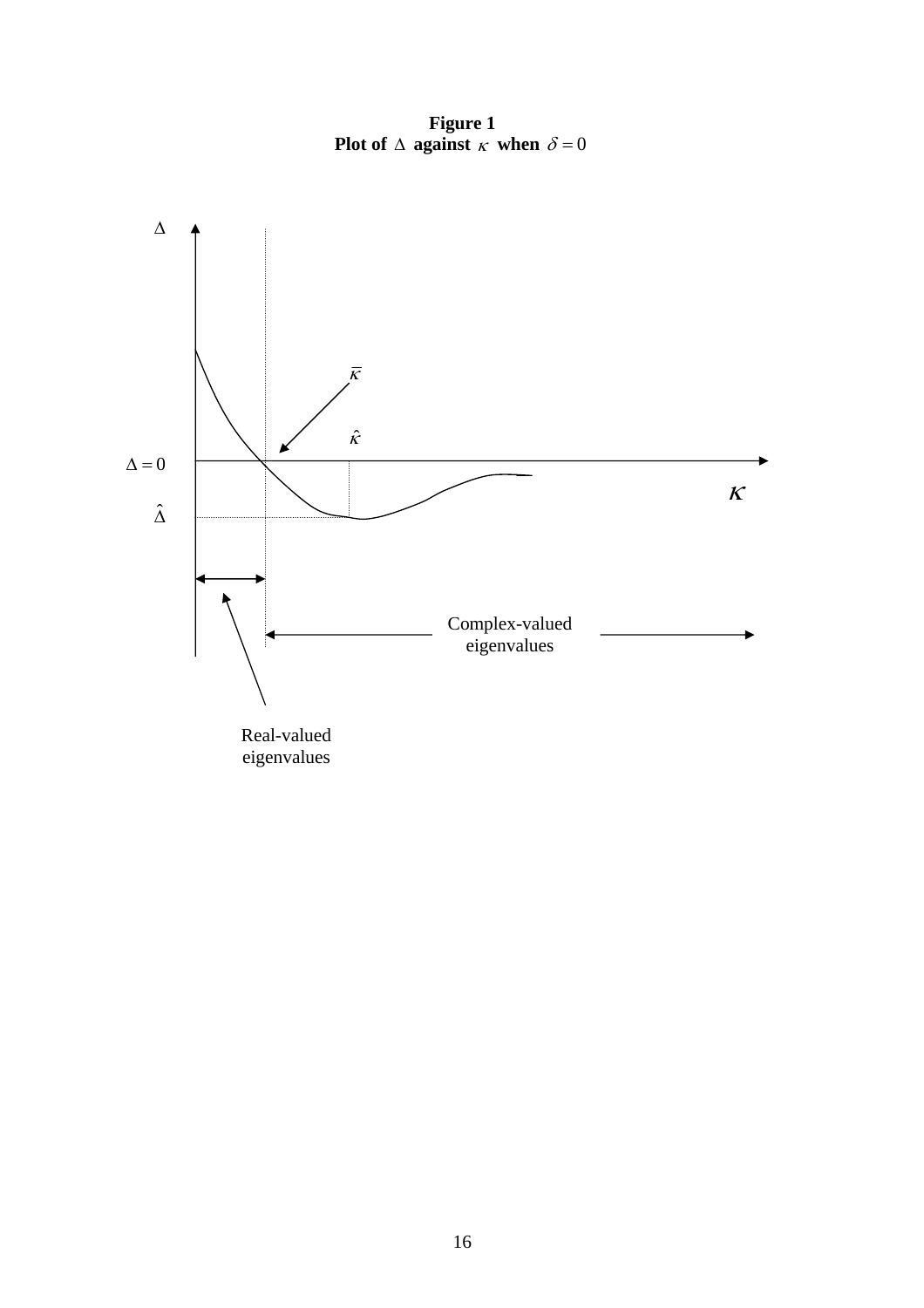| <b>values of <math>\sigma</math> and k for given values of <math>\rho</math> when <math>\sigma = 0.0</math></b> |                  |        |        |  |
|-----------------------------------------------------------------------------------------------------------------|------------------|--------|--------|--|
|                                                                                                                 | Values of $\rho$ |        |        |  |
|                                                                                                                 | 0.10             | 0.20   | 0.30   |  |
|                                                                                                                 | 0.0324           | 0.1089 | 0.2304 |  |
| ^                                                                                                               | 15.4321          | 4.5914 | 2.1701 |  |

**Table 1 Values of**  $\theta$  and  $\hat{\kappa}$  for given values of  $\rho$  when  $\delta = 0.0$ 

**Table 2A Eigenvalues with Largest Imaginary Parts for Stable Eigenvalues**

| Eigenvalues with Eargest Innaginaly I all stul blane Eigenvalues |     |                |                           |                       |
|------------------------------------------------------------------|-----|----------------|---------------------------|-----------------------|
| δ                                                                |     | $\kappa$       | <b>Stable Eigenvalues</b> | Unstable Eigenvalues  |
| 0.0                                                              | 0.1 | 30             | $-0.1574 \pm 0.0900i$     | $+0.1574 \pm 0.0900i$ |
|                                                                  | 0.2 | 15             | $-0.2435 \pm 0.1610i$     | $+0.2435 \pm 0.1610i$ |
|                                                                  | 0.3 | 5              | $-0.3176 \pm 0.2256i$     | $+0.3176 \pm 0.2256i$ |
| 0.1                                                              | 0.1 | 20             | $-0.1792 \pm 0.1189i$     | $+0.2792 \pm 0.1896i$ |
|                                                                  | 0.2 | 10             | $-0.2743 \pm 0.1931i$     | $+0.3743 \pm 0.2610i$ |
|                                                                  | 0.3 | 4              | $-0.4259 \pm 0.2697i$     | $+0.5259 \pm 0.3539i$ |
| 0.2                                                              | 0.1 | 15             | $-0.1953 \pm 0.1458i$     | $+0.3953 \pm 0.2577i$ |
|                                                                  | 0.2 | $\overline{4}$ | $-0.3510 \pm 0.2214i$     | $+0.5510 \pm 0.3711i$ |
|                                                                  | 0.3 | 3              | $-0.4693 \pm 0.2981i$     | $+0.6693 \pm 0.4539i$ |

**Table 2B Period Length and Amplitude for Eigenvalues from Table 2A**

|          |        | <b>Stable Eigenvalues</b>   |                                    | Unstable Eigenvalues        |                                    |
|----------|--------|-----------------------------|------------------------------------|-----------------------------|------------------------------------|
| $\delta$ | $\rho$ | Period Length<br>(in years) | Amplitude<br>(after one<br>period) | Period Length<br>(in years) | Amplitude<br>(after five<br>years) |
| 0.0      | 0.1    | 69.8                        | 0.000017                           | 69.8                        | 2.197                              |
|          | 0.2    | 39.0                        | 0.000075                           | 39.0                        | 3.379                              |
|          | 0.3    | 27.9                        | 0.000144                           | 27.9                        | 4.894                              |
| 0.1      | 0.1    | 52.8                        | 0.000077                           | 33.1                        | 4.039                              |
|          | 0.2    | 32.5                        | 0.000133                           | 24.1                        | 6.498                              |
|          | 0.3    | 23.3                        | 0.000049                           | 17.8                        | 13.867                             |
| 0.2      | 0.1    | 43.1                        | 0.000221                           | 24.4                        | 7.217                              |
|          | 0.2    | 28.4                        | 0.000047                           | 16.9                        | 15.721                             |
|          | 0.3    | 21.1                        | 0.000051                           | 13.8                        | 28.403                             |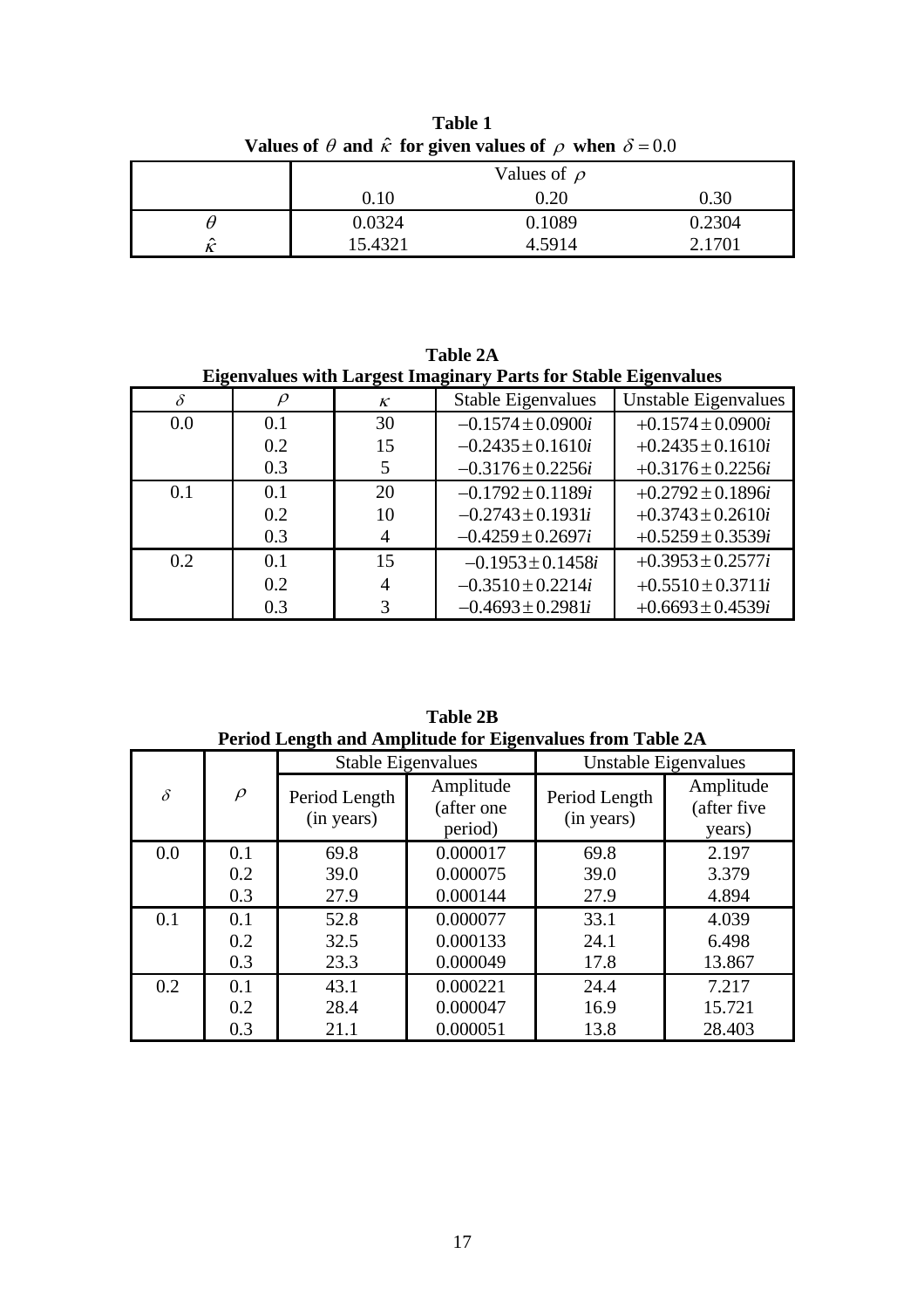

18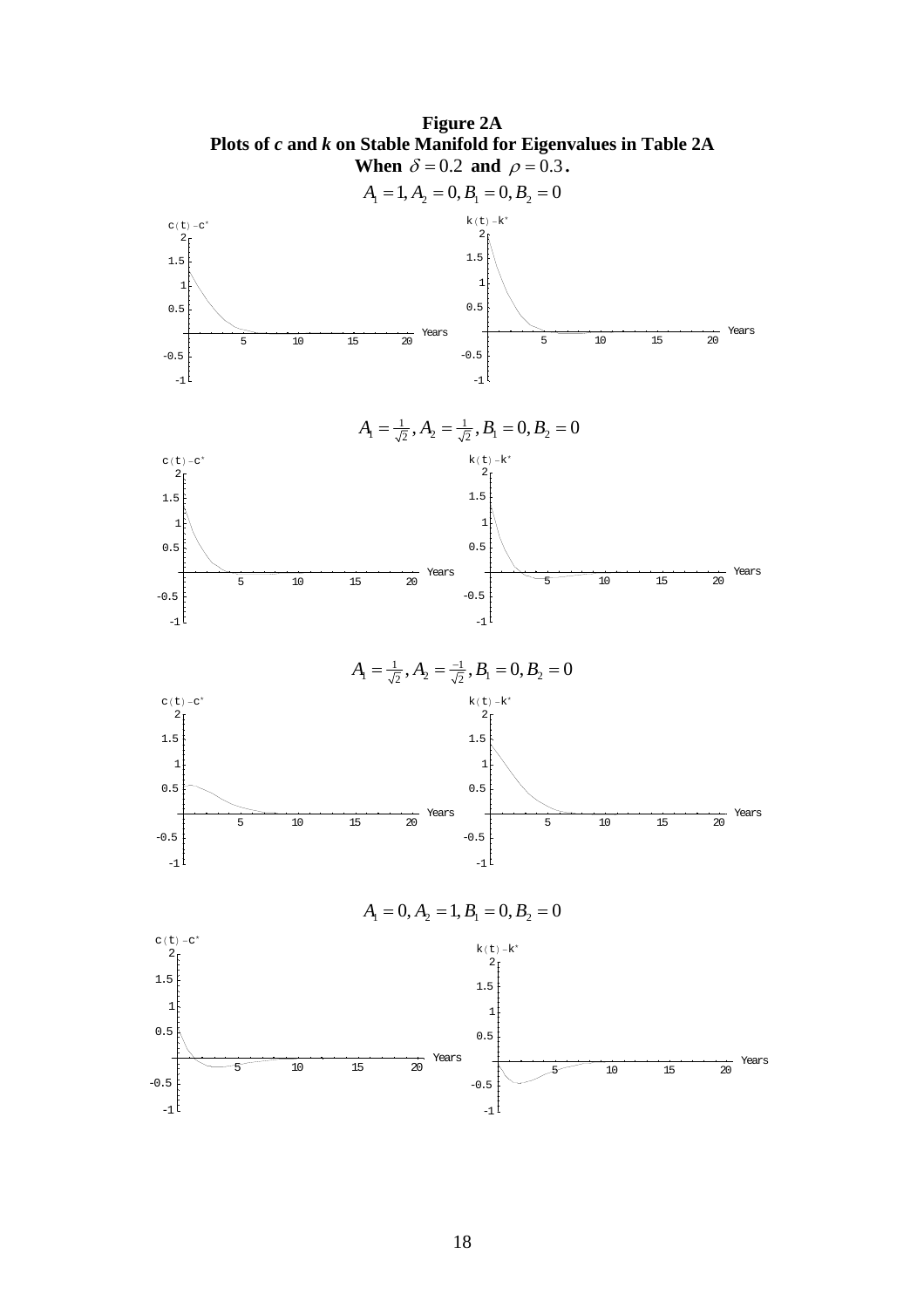

**Figure 2B**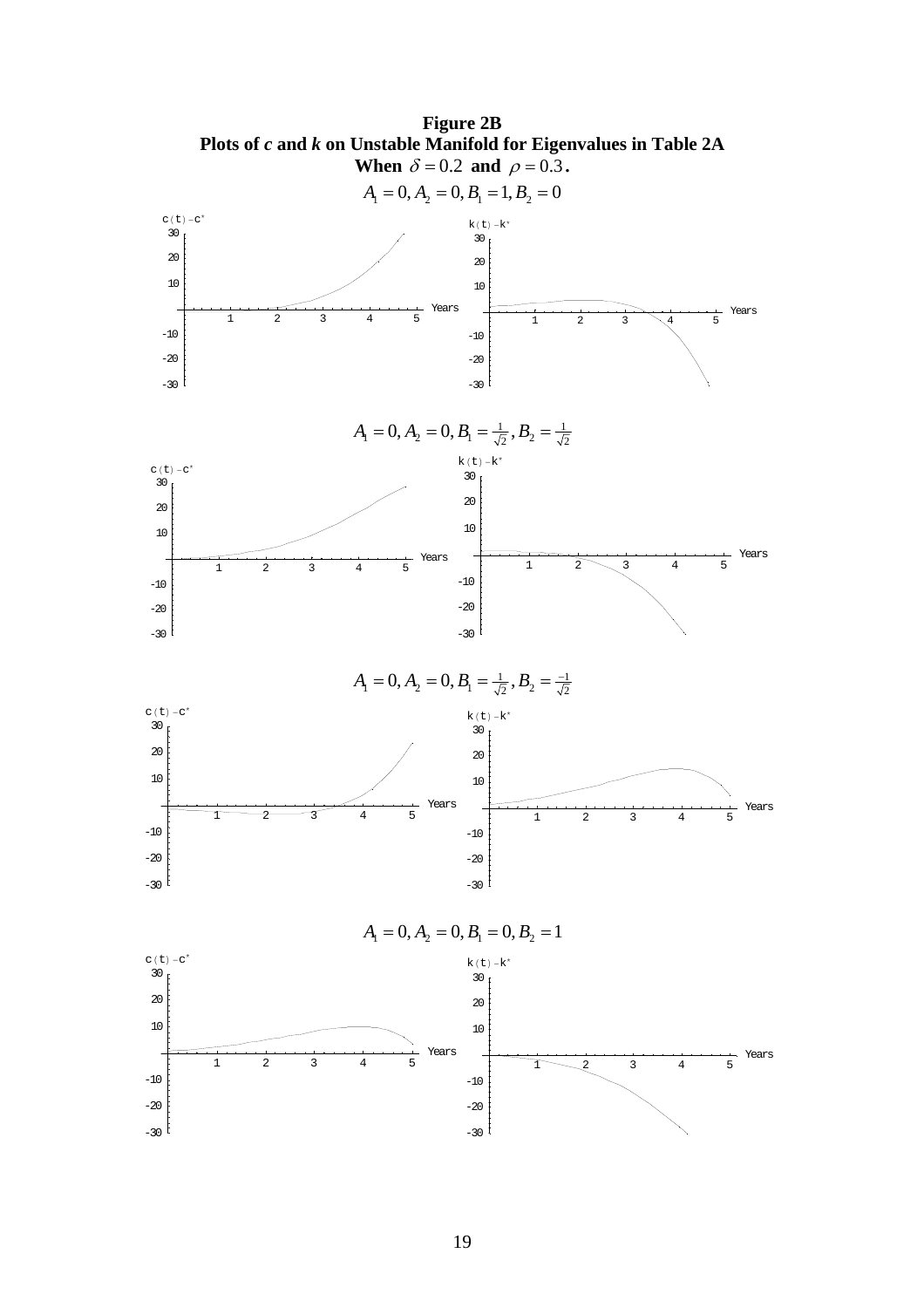| Elgenvalues with Eargest Hilaginal y Farts for Unstable Eigenvalues |     |                |                           |                       |
|---------------------------------------------------------------------|-----|----------------|---------------------------|-----------------------|
| $\delta$                                                            |     | $\kappa$       | <b>Stable Eigenvalues</b> | Unstable              |
|                                                                     |     |                |                           | Eigenvalues           |
| 0.0                                                                 | 0.1 | 30             | $-0.1574 \pm 0.0900i$     | $+0.1574 \pm 0.0900i$ |
|                                                                     | 0.2 | 15             | $-0.2435 \pm 0.1610i$     | $+0.2435 \pm 0.1610i$ |
|                                                                     | 0.3 | 5              | $-0.3176 \pm 0.2256i$     | $+0.3176 \pm 0.2256i$ |
| 0.1                                                                 | 0.1 | 4              | $-0.4313$ and $-0.2462$   | $0.4387 \pm 0.2361i$  |
|                                                                     | 0.2 | $\overline{2}$ | $-0.5008 \pm 0.7419i$     | $0.6008 \pm 0.3103i$  |
|                                                                     | 0.3 | 2              | $-0.5471 \pm 0.2494i$     | $0.6471 \pm 0.3820i$  |
| 0.2                                                                 | 0.1 |                | $-0.9852$ and $-0.2485$   | $0.8168 \pm 0.3786i$  |
|                                                                     | 0.2 |                | $-0.8935$ and $-0.4418$   | $0.8676 \pm 0.4578i$  |
|                                                                     | 0.3 | 0.8            | $-0.8116$ and $-0.7502$   | $0.9809 \pm 0.5318i$  |

**Table 3A Eigenvalues with Largest Imaginary Parts for Unstable Eigenvalues**

**Table 3B Period Length and Amplitude for Eigenvalues from Table 3A**

|          |        | <b>Stable Eigenvalues</b>   |                                    | Unstable Eigenvalues        |                                    |
|----------|--------|-----------------------------|------------------------------------|-----------------------------|------------------------------------|
| $\delta$ | $\rho$ | Period Length<br>(in years) | Amplitude<br>(after one<br>period) | Period Length<br>(in years) | Amplitude<br>(after five<br>years) |
| 0.0      | 0.1    | 69.8                        | 0.000017                           | 69.8                        | 2.197                              |
|          | 0.2    | 39.0                        | 0.000075                           | 39.0                        | 3.379                              |
|          | 0.3    | 27.9                        | 0.000144                           | 27.9                        | 4.894                              |
| 0.1      | 0.1    | $\ast$                      | $\ast$                             | 26.6                        | 8.967                              |
|          | 0.2    | 8.5                         | 0.014389                           | 20.2                        | 20.166                             |
|          | 0.3    | 25.2                        | 0.000001                           | 16.5                        | 25.419                             |
| 0.2      | 0.1    | $\ast$                      | $\ast$                             | 16.6                        | 59.383                             |
|          | 0.2    | $\ast$                      | $\ast$                             | 13.7                        | 76.554                             |
|          | 0.3    | $\ast$                      | $\ast$                             | 11.8                        | 134.895                            |

\* denotes real-valued eigenvalues so that periodicity is ∞ .